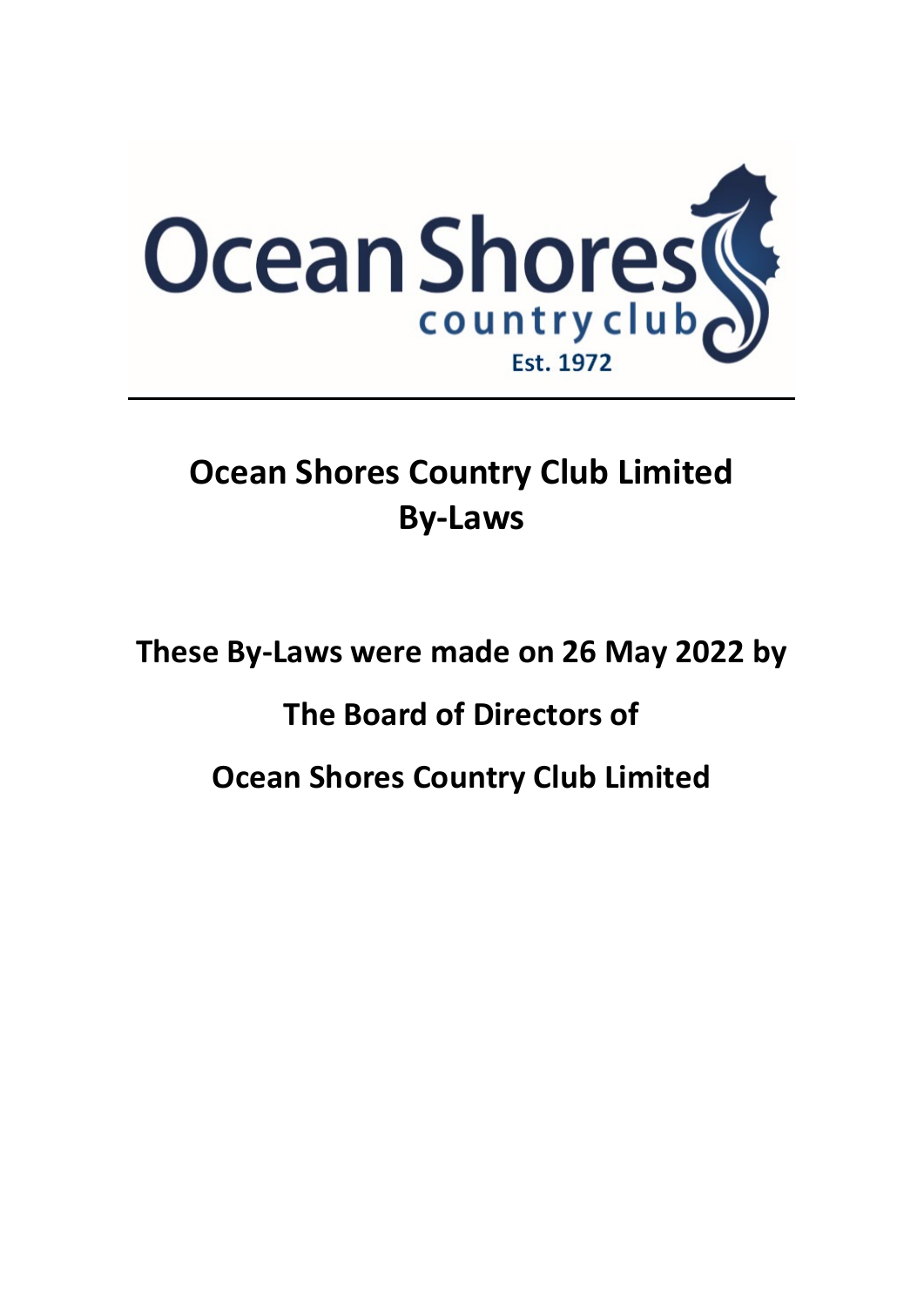## **Index**

| Alcohol on Golf Course & Bowling Greens.<br>23<br>15<br><b>Application of By-Laws</b><br>$\overline{2}$<br>1<br>7<br>$\overline{2}$<br><b>Asset Management Committee</b><br>16<br><b>Bicycles</b><br>28<br>12<br>5<br>Bowls Director - Duties & Responsibilities<br>10<br>4<br><b>Bowls Management Committee</b><br>Breaches of Constitution, By-Laws & SIG Rules<br>32<br>17<br>Cashing of Cheques and Cash Advances<br>24<br>15<br>Clubhouse, Surrounds & Walking on Golf Course<br>22<br>15<br>Communicating Alterations to the Golf Course to Members<br>25<br>45<br>18<br>11<br><b>Decisions Regarding Play</b><br>12<br>19<br><b>Dress</b><br><b>Duties of Standing Committees</b><br>4<br>$\mathbf{1}$<br>$\overline{2}$<br>5<br>Executive<br>7<br><b>Expenditure of Club Funds</b><br>15<br>6<br>$\overline{2}$<br><b>Financial Management Committee</b><br><b>Golf Cars</b><br>20<br>12<br><b>Golf Course Vehicle Access</b><br>21<br>14<br>Golf Director - Duties & Responsibilities<br>5<br>11<br>9<br>3<br><b>Golf Management Committee</b><br>Gratuities<br>43<br>24<br>6<br><b>Greens Manager</b><br>13<br>Introduction<br>$\mathbf{1}$<br>1<br>Lady Golfers<br>38<br>22<br>Leave of Absence<br>17<br>11<br>Locker Rooms<br>27<br>16<br>Major Alterations of the Golf Course<br>25<br>44<br><b>Male Bowlers</b><br>40<br>23<br><b>Male Golfers</b><br>21<br>37<br>Management of the Club<br>6<br>14<br>8<br>3<br>Marketing & Sponsorship Committee<br>Membership<br>7<br>16<br>Memorial Plaques & Scattering of Ashes<br>30<br>17<br><b>Poker Machines</b><br>25<br>16<br>Proceedings at Disciplinary Hearings<br>33<br>17<br>35<br>21<br>Property<br>Rubbish on Golf Course<br>17<br>31<br><b>Social Bowls</b><br>42<br>24<br><b>Special Interest Groups</b><br>18<br>34<br><b>Standing Committees</b><br>3<br>$\mathbf{1}$<br><b>Swimming Pools</b><br>16<br>26<br>Uniforms<br>21<br>36<br><b>Vehicle Parking</b><br>17<br>29 | <b>SUBJECT</b>                | <b>BY-LAW</b> | <b>PAGE</b> |
|-----------------------------------------------------------------------------------------------------------------------------------------------------------------------------------------------------------------------------------------------------------------------------------------------------------------------------------------------------------------------------------------------------------------------------------------------------------------------------------------------------------------------------------------------------------------------------------------------------------------------------------------------------------------------------------------------------------------------------------------------------------------------------------------------------------------------------------------------------------------------------------------------------------------------------------------------------------------------------------------------------------------------------------------------------------------------------------------------------------------------------------------------------------------------------------------------------------------------------------------------------------------------------------------------------------------------------------------------------------------------------------------------------------------------------------------------------------------------------------------------------------------------------------------------------------------------------------------------------------------------------------------------------------------------------------------------------------------------------------------------------------------------------------------------------------------------------------------------------------------------------------------------------------------------------------------------|-------------------------------|---------------|-------------|
|                                                                                                                                                                                                                                                                                                                                                                                                                                                                                                                                                                                                                                                                                                                                                                                                                                                                                                                                                                                                                                                                                                                                                                                                                                                                                                                                                                                                                                                                                                                                                                                                                                                                                                                                                                                                                                                                                                                                               |                               |               |             |
|                                                                                                                                                                                                                                                                                                                                                                                                                                                                                                                                                                                                                                                                                                                                                                                                                                                                                                                                                                                                                                                                                                                                                                                                                                                                                                                                                                                                                                                                                                                                                                                                                                                                                                                                                                                                                                                                                                                                               |                               |               |             |
|                                                                                                                                                                                                                                                                                                                                                                                                                                                                                                                                                                                                                                                                                                                                                                                                                                                                                                                                                                                                                                                                                                                                                                                                                                                                                                                                                                                                                                                                                                                                                                                                                                                                                                                                                                                                                                                                                                                                               |                               |               |             |
|                                                                                                                                                                                                                                                                                                                                                                                                                                                                                                                                                                                                                                                                                                                                                                                                                                                                                                                                                                                                                                                                                                                                                                                                                                                                                                                                                                                                                                                                                                                                                                                                                                                                                                                                                                                                                                                                                                                                               |                               |               |             |
|                                                                                                                                                                                                                                                                                                                                                                                                                                                                                                                                                                                                                                                                                                                                                                                                                                                                                                                                                                                                                                                                                                                                                                                                                                                                                                                                                                                                                                                                                                                                                                                                                                                                                                                                                                                                                                                                                                                                               |                               |               |             |
|                                                                                                                                                                                                                                                                                                                                                                                                                                                                                                                                                                                                                                                                                                                                                                                                                                                                                                                                                                                                                                                                                                                                                                                                                                                                                                                                                                                                                                                                                                                                                                                                                                                                                                                                                                                                                                                                                                                                               |                               |               |             |
|                                                                                                                                                                                                                                                                                                                                                                                                                                                                                                                                                                                                                                                                                                                                                                                                                                                                                                                                                                                                                                                                                                                                                                                                                                                                                                                                                                                                                                                                                                                                                                                                                                                                                                                                                                                                                                                                                                                                               |                               |               |             |
|                                                                                                                                                                                                                                                                                                                                                                                                                                                                                                                                                                                                                                                                                                                                                                                                                                                                                                                                                                                                                                                                                                                                                                                                                                                                                                                                                                                                                                                                                                                                                                                                                                                                                                                                                                                                                                                                                                                                               |                               |               |             |
|                                                                                                                                                                                                                                                                                                                                                                                                                                                                                                                                                                                                                                                                                                                                                                                                                                                                                                                                                                                                                                                                                                                                                                                                                                                                                                                                                                                                                                                                                                                                                                                                                                                                                                                                                                                                                                                                                                                                               |                               |               |             |
|                                                                                                                                                                                                                                                                                                                                                                                                                                                                                                                                                                                                                                                                                                                                                                                                                                                                                                                                                                                                                                                                                                                                                                                                                                                                                                                                                                                                                                                                                                                                                                                                                                                                                                                                                                                                                                                                                                                                               |                               |               |             |
|                                                                                                                                                                                                                                                                                                                                                                                                                                                                                                                                                                                                                                                                                                                                                                                                                                                                                                                                                                                                                                                                                                                                                                                                                                                                                                                                                                                                                                                                                                                                                                                                                                                                                                                                                                                                                                                                                                                                               |                               |               |             |
|                                                                                                                                                                                                                                                                                                                                                                                                                                                                                                                                                                                                                                                                                                                                                                                                                                                                                                                                                                                                                                                                                                                                                                                                                                                                                                                                                                                                                                                                                                                                                                                                                                                                                                                                                                                                                                                                                                                                               |                               |               |             |
|                                                                                                                                                                                                                                                                                                                                                                                                                                                                                                                                                                                                                                                                                                                                                                                                                                                                                                                                                                                                                                                                                                                                                                                                                                                                                                                                                                                                                                                                                                                                                                                                                                                                                                                                                                                                                                                                                                                                               |                               |               |             |
|                                                                                                                                                                                                                                                                                                                                                                                                                                                                                                                                                                                                                                                                                                                                                                                                                                                                                                                                                                                                                                                                                                                                                                                                                                                                                                                                                                                                                                                                                                                                                                                                                                                                                                                                                                                                                                                                                                                                               |                               |               |             |
|                                                                                                                                                                                                                                                                                                                                                                                                                                                                                                                                                                                                                                                                                                                                                                                                                                                                                                                                                                                                                                                                                                                                                                                                                                                                                                                                                                                                                                                                                                                                                                                                                                                                                                                                                                                                                                                                                                                                               |                               |               |             |
|                                                                                                                                                                                                                                                                                                                                                                                                                                                                                                                                                                                                                                                                                                                                                                                                                                                                                                                                                                                                                                                                                                                                                                                                                                                                                                                                                                                                                                                                                                                                                                                                                                                                                                                                                                                                                                                                                                                                               |                               |               |             |
|                                                                                                                                                                                                                                                                                                                                                                                                                                                                                                                                                                                                                                                                                                                                                                                                                                                                                                                                                                                                                                                                                                                                                                                                                                                                                                                                                                                                                                                                                                                                                                                                                                                                                                                                                                                                                                                                                                                                               |                               |               |             |
|                                                                                                                                                                                                                                                                                                                                                                                                                                                                                                                                                                                                                                                                                                                                                                                                                                                                                                                                                                                                                                                                                                                                                                                                                                                                                                                                                                                                                                                                                                                                                                                                                                                                                                                                                                                                                                                                                                                                               |                               |               |             |
|                                                                                                                                                                                                                                                                                                                                                                                                                                                                                                                                                                                                                                                                                                                                                                                                                                                                                                                                                                                                                                                                                                                                                                                                                                                                                                                                                                                                                                                                                                                                                                                                                                                                                                                                                                                                                                                                                                                                               |                               |               |             |
|                                                                                                                                                                                                                                                                                                                                                                                                                                                                                                                                                                                                                                                                                                                                                                                                                                                                                                                                                                                                                                                                                                                                                                                                                                                                                                                                                                                                                                                                                                                                                                                                                                                                                                                                                                                                                                                                                                                                               |                               |               |             |
|                                                                                                                                                                                                                                                                                                                                                                                                                                                                                                                                                                                                                                                                                                                                                                                                                                                                                                                                                                                                                                                                                                                                                                                                                                                                                                                                                                                                                                                                                                                                                                                                                                                                                                                                                                                                                                                                                                                                               |                               |               |             |
|                                                                                                                                                                                                                                                                                                                                                                                                                                                                                                                                                                                                                                                                                                                                                                                                                                                                                                                                                                                                                                                                                                                                                                                                                                                                                                                                                                                                                                                                                                                                                                                                                                                                                                                                                                                                                                                                                                                                               |                               |               |             |
|                                                                                                                                                                                                                                                                                                                                                                                                                                                                                                                                                                                                                                                                                                                                                                                                                                                                                                                                                                                                                                                                                                                                                                                                                                                                                                                                                                                                                                                                                                                                                                                                                                                                                                                                                                                                                                                                                                                                               |                               |               |             |
|                                                                                                                                                                                                                                                                                                                                                                                                                                                                                                                                                                                                                                                                                                                                                                                                                                                                                                                                                                                                                                                                                                                                                                                                                                                                                                                                                                                                                                                                                                                                                                                                                                                                                                                                                                                                                                                                                                                                               |                               |               |             |
|                                                                                                                                                                                                                                                                                                                                                                                                                                                                                                                                                                                                                                                                                                                                                                                                                                                                                                                                                                                                                                                                                                                                                                                                                                                                                                                                                                                                                                                                                                                                                                                                                                                                                                                                                                                                                                                                                                                                               |                               |               |             |
|                                                                                                                                                                                                                                                                                                                                                                                                                                                                                                                                                                                                                                                                                                                                                                                                                                                                                                                                                                                                                                                                                                                                                                                                                                                                                                                                                                                                                                                                                                                                                                                                                                                                                                                                                                                                                                                                                                                                               |                               |               |             |
|                                                                                                                                                                                                                                                                                                                                                                                                                                                                                                                                                                                                                                                                                                                                                                                                                                                                                                                                                                                                                                                                                                                                                                                                                                                                                                                                                                                                                                                                                                                                                                                                                                                                                                                                                                                                                                                                                                                                               |                               |               |             |
|                                                                                                                                                                                                                                                                                                                                                                                                                                                                                                                                                                                                                                                                                                                                                                                                                                                                                                                                                                                                                                                                                                                                                                                                                                                                                                                                                                                                                                                                                                                                                                                                                                                                                                                                                                                                                                                                                                                                               |                               |               |             |
|                                                                                                                                                                                                                                                                                                                                                                                                                                                                                                                                                                                                                                                                                                                                                                                                                                                                                                                                                                                                                                                                                                                                                                                                                                                                                                                                                                                                                                                                                                                                                                                                                                                                                                                                                                                                                                                                                                                                               |                               |               |             |
|                                                                                                                                                                                                                                                                                                                                                                                                                                                                                                                                                                                                                                                                                                                                                                                                                                                                                                                                                                                                                                                                                                                                                                                                                                                                                                                                                                                                                                                                                                                                                                                                                                                                                                                                                                                                                                                                                                                                               |                               |               |             |
|                                                                                                                                                                                                                                                                                                                                                                                                                                                                                                                                                                                                                                                                                                                                                                                                                                                                                                                                                                                                                                                                                                                                                                                                                                                                                                                                                                                                                                                                                                                                                                                                                                                                                                                                                                                                                                                                                                                                               |                               |               |             |
|                                                                                                                                                                                                                                                                                                                                                                                                                                                                                                                                                                                                                                                                                                                                                                                                                                                                                                                                                                                                                                                                                                                                                                                                                                                                                                                                                                                                                                                                                                                                                                                                                                                                                                                                                                                                                                                                                                                                               |                               |               |             |
|                                                                                                                                                                                                                                                                                                                                                                                                                                                                                                                                                                                                                                                                                                                                                                                                                                                                                                                                                                                                                                                                                                                                                                                                                                                                                                                                                                                                                                                                                                                                                                                                                                                                                                                                                                                                                                                                                                                                               |                               |               |             |
|                                                                                                                                                                                                                                                                                                                                                                                                                                                                                                                                                                                                                                                                                                                                                                                                                                                                                                                                                                                                                                                                                                                                                                                                                                                                                                                                                                                                                                                                                                                                                                                                                                                                                                                                                                                                                                                                                                                                               |                               |               |             |
|                                                                                                                                                                                                                                                                                                                                                                                                                                                                                                                                                                                                                                                                                                                                                                                                                                                                                                                                                                                                                                                                                                                                                                                                                                                                                                                                                                                                                                                                                                                                                                                                                                                                                                                                                                                                                                                                                                                                               |                               |               |             |
|                                                                                                                                                                                                                                                                                                                                                                                                                                                                                                                                                                                                                                                                                                                                                                                                                                                                                                                                                                                                                                                                                                                                                                                                                                                                                                                                                                                                                                                                                                                                                                                                                                                                                                                                                                                                                                                                                                                                               |                               |               |             |
|                                                                                                                                                                                                                                                                                                                                                                                                                                                                                                                                                                                                                                                                                                                                                                                                                                                                                                                                                                                                                                                                                                                                                                                                                                                                                                                                                                                                                                                                                                                                                                                                                                                                                                                                                                                                                                                                                                                                               |                               |               |             |
|                                                                                                                                                                                                                                                                                                                                                                                                                                                                                                                                                                                                                                                                                                                                                                                                                                                                                                                                                                                                                                                                                                                                                                                                                                                                                                                                                                                                                                                                                                                                                                                                                                                                                                                                                                                                                                                                                                                                               |                               |               |             |
|                                                                                                                                                                                                                                                                                                                                                                                                                                                                                                                                                                                                                                                                                                                                                                                                                                                                                                                                                                                                                                                                                                                                                                                                                                                                                                                                                                                                                                                                                                                                                                                                                                                                                                                                                                                                                                                                                                                                               |                               |               |             |
|                                                                                                                                                                                                                                                                                                                                                                                                                                                                                                                                                                                                                                                                                                                                                                                                                                                                                                                                                                                                                                                                                                                                                                                                                                                                                                                                                                                                                                                                                                                                                                                                                                                                                                                                                                                                                                                                                                                                               |                               |               |             |
|                                                                                                                                                                                                                                                                                                                                                                                                                                                                                                                                                                                                                                                                                                                                                                                                                                                                                                                                                                                                                                                                                                                                                                                                                                                                                                                                                                                                                                                                                                                                                                                                                                                                                                                                                                                                                                                                                                                                               |                               |               |             |
|                                                                                                                                                                                                                                                                                                                                                                                                                                                                                                                                                                                                                                                                                                                                                                                                                                                                                                                                                                                                                                                                                                                                                                                                                                                                                                                                                                                                                                                                                                                                                                                                                                                                                                                                                                                                                                                                                                                                               |                               |               |             |
|                                                                                                                                                                                                                                                                                                                                                                                                                                                                                                                                                                                                                                                                                                                                                                                                                                                                                                                                                                                                                                                                                                                                                                                                                                                                                                                                                                                                                                                                                                                                                                                                                                                                                                                                                                                                                                                                                                                                               |                               |               |             |
| 22<br>39                                                                                                                                                                                                                                                                                                                                                                                                                                                                                                                                                                                                                                                                                                                                                                                                                                                                                                                                                                                                                                                                                                                                                                                                                                                                                                                                                                                                                                                                                                                                                                                                                                                                                                                                                                                                                                                                                                                                      | <b>Veteran Golfer Members</b> |               |             |
| 23<br><b>Womens Bowling Club</b><br>41                                                                                                                                                                                                                                                                                                                                                                                                                                                                                                                                                                                                                                                                                                                                                                                                                                                                                                                                                                                                                                                                                                                                                                                                                                                                                                                                                                                                                                                                                                                                                                                                                                                                                                                                                                                                                                                                                                        |                               |               |             |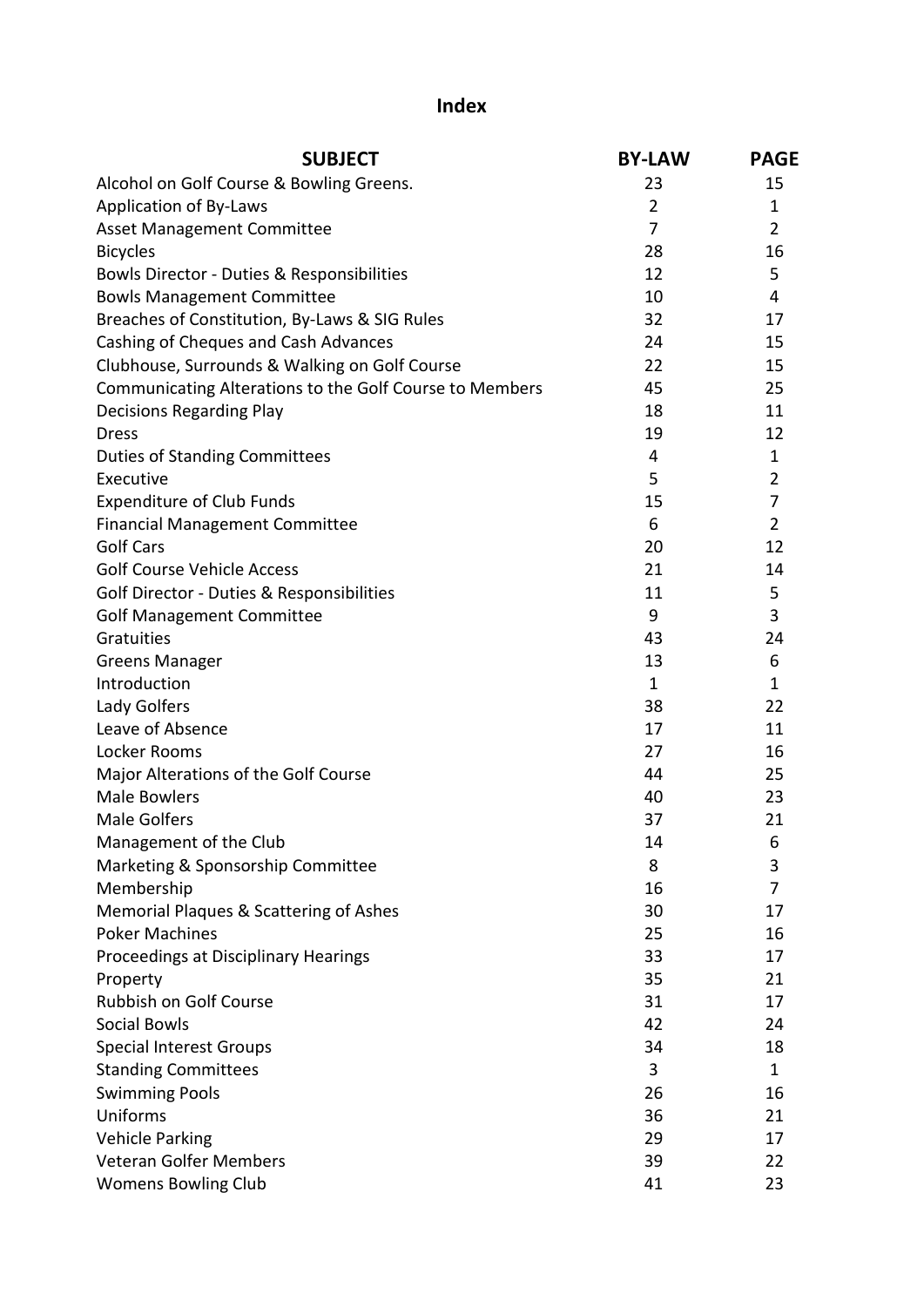## **1 Introduction**

- 1.1 The By-Laws of the Club are made by the Board pursuant to its powers under Rule 27.20 of the Club's Constitution.
- 1.2 The By-Laws may be amended by the Board from time to time.
- 1.3 The By-Laws and any amendment thereto shall come into force and be fully operative upon the posting of the By-laws on the Club Notice Board.

## **2 Application of By-Laws**

2.1 These By-Laws shall be read in conjunction with and are subject to the Club's Constitution. In the event of any inconsistency between these By-Laws and the Club's Constitution, the Constitution shall prevail.

## **3 Standing Committees**

3.1 There shall be six Standing Committees, namely:-

Executive Financial Management Asset Management Bowls Management Golf Management Marketing & Sponsorship

- 3.2 Each Standing Committee shall consist of one or more members approved by The Board.
- 3.3 Each Standing Committee shall be formed by the Board as soon as possible after the Annual General Meeting of the Club each year.
- 3.4 If considered necessary by any Standing Committee, additional members with particular expertise may be nominated and approved by the Board.
- 3.5 All co-opted members of a Standing Committee or subcommittee must sign a confidentiality letter before appointment, if requested.
- 3.6 Each Standing Committee shall be subject to the control of the Board who may revoke the appointment of any member, or members thereof and appoint another, or others, either in their place or as additional members.
- 3.7 The Chairperson of the Board shall be an ex-officio member of all standing and subcommittees and as such is entitled to attend meetings and to participate in discussion and express opinion, but shall not be entitled to propose or second motions or to vote upon any motions or other business of the committee.
- 3.8 The names of members of the Board and the Standing Committees shall be kept posted in the Clubhouse.

## **4 Duties of Standing Committees**

4.1 Each Standing Committee shall:

4.1.1 Make recommendations to the Board within the duties prescribed for them in these By-Laws.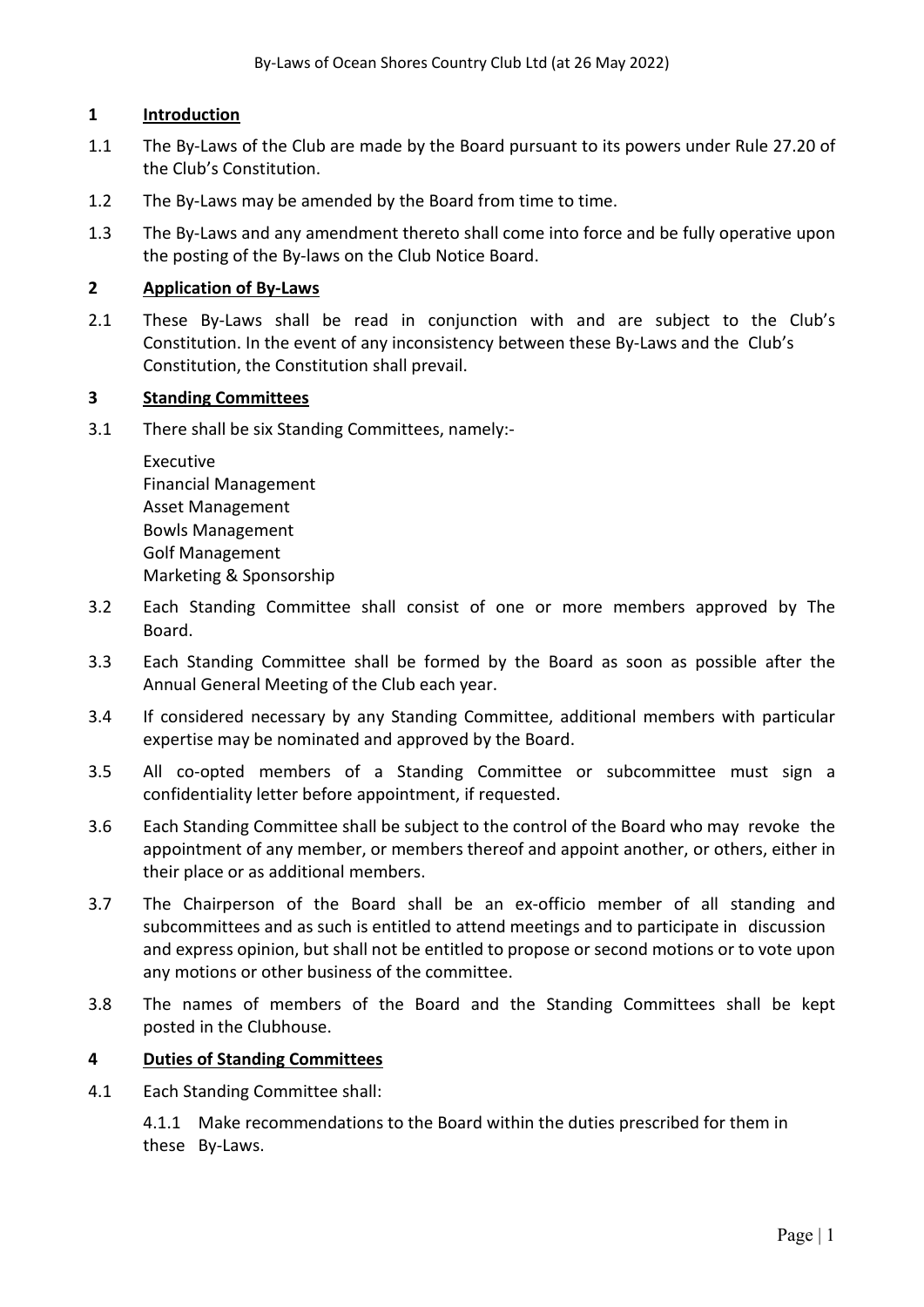By-Laws of Ocean Shores Country Club Ltd (at 26 May 2022)

4.1.2 Report at each monthly meeting of the Board on such matters as the Board may require. Reports containing recommendations shall be in writing in a form suitable for incorporation in the minutes of the Board meeting.

## **5 Executive**

- 5.1 The Executive shall consist of the Chairperson of the Board, the Deputy Chairperson and the Treasurer.
- 5.2 The Executive shall be responsible for:-
	- 5.2.1 Establishing and maintaining good governance principles within the Board.
	- 5.2.2 Overviewing performance of the Board and ensuring that Board Members are aware of Best Practice Guidelines as outlined in the Director's Guide.
	- 5.2.3 Conducting regular performance reviews of all senior staff.
	- 5.2.4 Advising the Board of any changes which should be considered to enhance the effectiveness of the management of the Club.
	- 5.2.5 Providing advice and encouragement to new Directors.
	- 5.2.6 Negotiating contractual arrangements with the Caterer and other contractual arrangements as they arise or become available for renegotiation.

## **5 Financial Management Committee**

- 6.1 The Treasurer will be Chairperson of the Financial Management Committee and the General Manager & Administration & Finance Manager will be ongoing members.
- 6.2 The Financial Management Committee shall be responsible for:-
	- 6.2.1 Advising the Board on all matters relating to financial aspects of the Club's operations.
	- 6.2.2 Preparing an annual income and expenditure budget for adoption by the Board with input from appropriate committees.
	- 6.2.3 Providing a copy of the appropriate approved budget to all Standing Committees.
	- 6.2.4 Preparing an annual capital budget for adoption by the Board with input from appropriate committees.
	- 6.2.5 Keeping the Board informed of capital expenditure in comparison with the budget.
	- 6.2.6 Formulating policies relating to capital expenditure, creation of reserves, obtaining loans and their repayment, and investments by the Club.
	- 6.2.7 Reviewing half-yearly progress in relation to policies.
	- 6.2.8 Reviewing Bar and House trading including pricing, trading hours, staffing and stock control within the policies laid down by the Board.

## **7 Asset Management Committee**

- 7.1 The Deputy Chairperson will be Chairperson of the Asset Management Committee.
- 7.2 The Asset Committee shall be responsible for:-
	- 7.2.1 Preparing for consideration by the Board, proposals for land acquisition or disposal.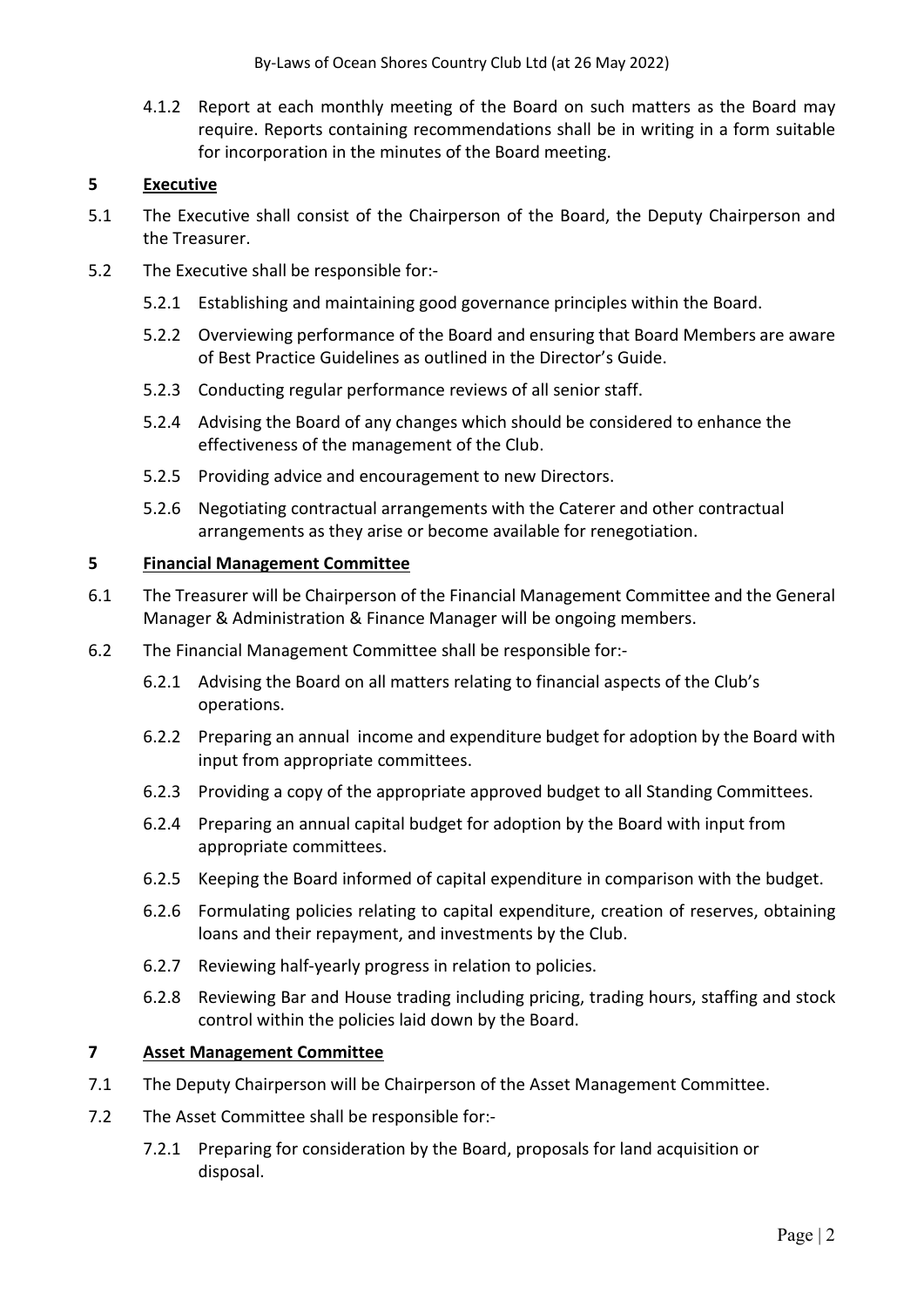- 7.2.2 Advising the Board regarding the financing of property acquisitions, in consultation with the Finance Committee.
- 7.2.3 Liaising, if necessary, with the Finance Committee on any major items concerning lands.
- 7.2.4 The upkeep of the Clubhouse and swimming pool and its furniture, furnishings, plant, equipment, fixtures and the like, subject to the financial control of the Board.
- 7.2.5 Preparing for consideration by the Board schedules of proposed repairs and maintenance programs for the Clubhouse, swimming pool, furniture, furnishings, fittings, plant or equipment and arranging the implementation of such schedules when approved by the Board.
- 7.2.6 Regulating the conduct of members in the Clubhouse, the car park and swimming pools.

## **8 Marketing & Sponsorship Committee**

- 8.1 A Director shall be Chairperson of the Marketing & Sponsorship Committee and the General Manager, Marketing, Promotions & Events Coordinator and the Sports Manager will be ongoing members.
- 8.2 The Marketing & Sponsorship Committee shall be responsible for:
	- 8.2.1 Arranging for different levels of Sponsorshop Packages to be available to all existing and potential Sponsors
	- 8.2.2 Allocate Sponsors to Bowls & Golf Committee for inclusion in their programmes.
	- 8.2.3 Seek out new Sponsors and offer them the selection of OCCC Sponsorship Packages.
	- 8.2.4 Contact existing Sponsors for renewal of Sponsorship.
	- 8.2.5 Stimulating and promoting the use of the Club's facilities and participation in social and sporting activities arranged for members and their guests.
	- 8.2.6 Preparing for consideration by the Board proposals for entertainment and social activities including cost estimates revenue and expenditure and, if approved, implementing these proposals.
	- 8.2.7 Preparing for each monthly Board Meeting a proposed program of social events for inclusion in the forward planner.

## **9 Golf Management Committee**

- 9.1 The Golf Director will be the Chairperson of the Golf Management Committee and the committee will include one Director nominated by the Board, Sports Manager, Greens Manager, one Man (1), two (2) Ladies and one (1) Veteran golfer from their respective SIG committees and approved by the Board.
- 9.2 The Golf Director cannot represent the Male or Lady Golfers as one (1) of their three (3) Representatives on the Golf Management Committee.
- 9.3 The Golf Management Committee shall be responsible for:
	- 9.3.1 The upkeep, maintenance and improvements of the Golf Course and in conjunction with the Bowls Management Committee the environs of the Clubhouse subject to the financial control of the Board.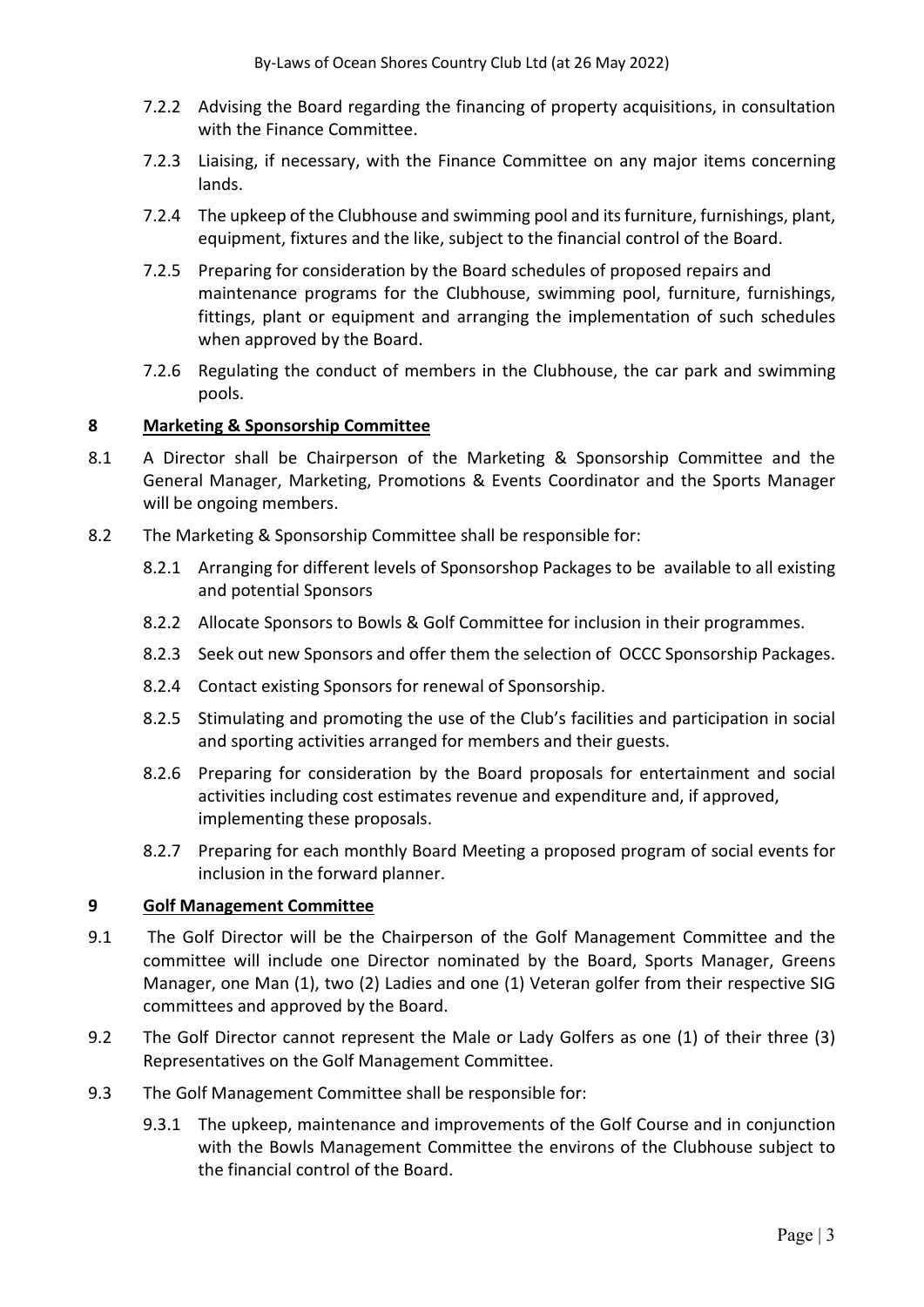- 9.3.2 Preparing for consideration by the Board, schedules of proposed work including cost estimates in consultation with the Greens Manager and timing and arranging the implementation of work schedules as approved by the Board.
- 9.3.3 Recommending to the Board the purchase, hire, lease or sale of tools, plant, equipment and materials for the use in the maintenance or improvement of the Golf Course.
- 9.3.4 Advising the Male Golfers and Lady Golfers of the existence of such playing or other conditions on the Golf Course as may require protection by local rule or restriction of use.
- 9.3.5 Approving an attractive innovative program for the conduct of all Golf activities within Ocean Shores Country Club.
- 9.3.6 Oversee the organization, promotion and advertising of all Golf games and tournaments at Ocean Shores Country Club.
- 9.3.7 Oversee and foster the development of the Ocean Shores Country Club junior golf members. Approve initiatives to increase junior club membership.
- 9.3.8 Provide input to the Marketing & Sponsorship Committee, ensuring regular contact with active or potential sponsors.
- 9.3.9 Oversee and foster the establishment of regular golf skill improvement programmes with the assistance of participating club coaches.

## **10 Bowls Management Committee**

- 10.1 The Bowls Director will be Chairperson of the Bowls Management Committee and the committee will include one Director nominated by the Board, Sports Manager, two (2) Representatives of the Male Bowlers elected by the Male Bowlers, two (2) Representatives of the Women Bowlers elected by the Women Bowlers and approved by the Board, one Male (1) and one Women (1) Bowler nominated by the respective SIG committee, and approved by the Board or Representatives appointed in accordance with By Law 34.1.5 or 34.1.8, the General Manager and Greens Manager as required and other members with particular expertise approved by the Board. If a Committee for a particular SIG does not exist, the third Representative of that SIG shall be either elected by the relevant members of the SIG or appointed by The Board.
- 10.2 The Bowls Director cannot represent the Male or Women Bowlers as one (1) of their three (3) Representatives on the Bowls Management Committee.
- 10.3 The Bowls Management Committee shall be responsible for:-
	- 10.3.1 The upkeep, maintenance and improvements of the Bowling Greens and in conjunction with the Golf Management Committee, the environs of the Clubhouse subject to the financial control of the Board.
	- 10.3.2 Preparing for consideration by the Board a schedule of proposed work including cost estimates in consultation with the Bowls Greenkeeper and timing and arranging the implementation of work schedules as approved by the Board.
	- 10.3.3 Recommending to the Board the purchase, hire, lease or sale of tools, plant, equipment and materials for the use in the maintenance or improvement of the Bowling Greens.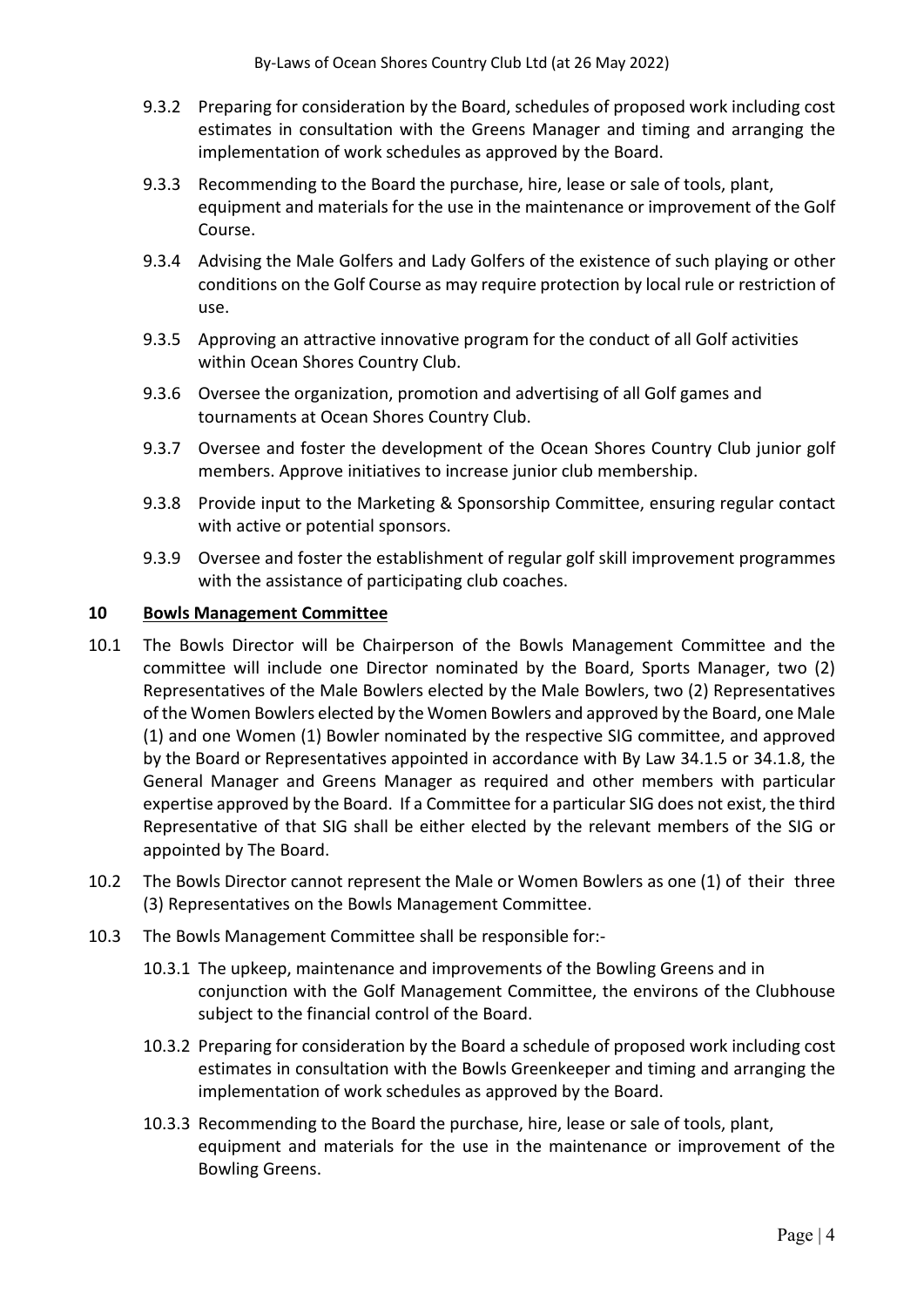- 10.3.4 Advising the Male Bowlers and Women Bowlers of the existence of such playing or other conditions on the Bowling Greens as may require protection by local rule or restriction of use.
- 10.3.5 Approving an attractive innovative program for the conduct of all Bowls activities within Ocean Shores Country Club.
- 10.3.6 Oversee and foster the development of the Ocean Shores Country Club junior bowls members. Approve initiatives to increase junior club membership.
- 10.3.7 Provide input to the Marketing & Sponsorship Committee, ensuring regular contact with active or potential sponsors.
- 10.3.8 Oversee and foster the establishment and conduct regular bowls skill improvement programmes with the assistance of participating club coaches.

## **11. The Golf Director - Duties and Responsibilities**

11.1 The Golf Director shall be elected in accordance with the Club's Constitution and shall perform such duties as may be determined by the Board from time to time including:

## 11.2 **Golf Management Committee**

- 11.2.1 The Golf Director shall act as Chairperson for all meetings of the Golf Management Committee.
- 11.2.2 The Golf Director shall submit a written report to the Board at monthly intervals on the activities of the Golf Management Committee.

#### 11.3 **Relationships**

- 11.3.1 Ensure that close liaison exists between Golf Course Maintenance Staff, and the Sports Manager to ensure playing conditions are suited to the proper conduct of the game of golf.
- 11.3.2 Ensure that effective communication is maintained with the Board on any matters affecting property or golfing conditions.

## 11.4 **Other Matters - Board Attention**

Notwithstanding any matters detailed in the above By-laws, the Golf Director shall include in the monthly written report any other items of interest the Board may require.

## **12 The Bowls Director - Duties and Responsibilities**

12.1 The Bowls Director shall be elected in accordance with the Club's Constitution and shall perform such duties as may be determined by the Board from time to time including:

## 12.2 **Bowls Management Committee**

- 12.2.1 The Bowls Director shall act as Chairperson for all meetings of the Bowls Management Committee.
- 12.2.2 The Bowls Director shall submit a written report to the Board at monthly intervals on the activities of the Bowls Management Committee.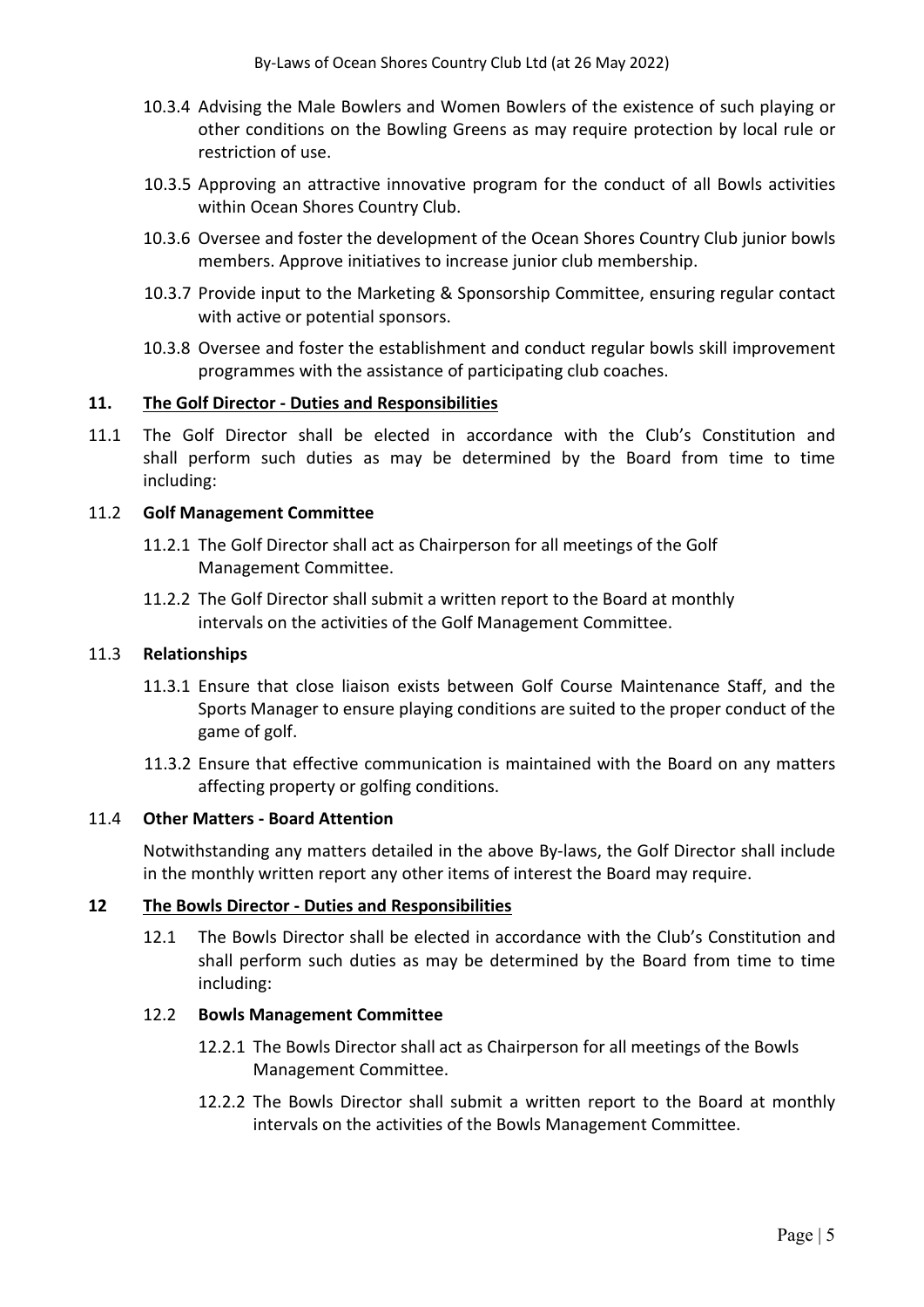## 12.3 **Relationships**

- 12.3.1 Ensure that close liaison exists between the Sports Manager and the Bowls Greenkeeper to ensure that playing conditions are suited to the proper conduct of the game of bowls.
- 12.3.2 Ensure that effective communication is maintained with the Board on any matters affecting property or bowling conditions.

## 12.4 **Other Matters - Board Attention**

Notwithstanding any matters detailed in the above By-Laws, the Bowls Director shall include in the monthly written report any other items of interest the Board may require.

#### **13 Greens Manager**

13.1 The Greens Manager:

13.1.1 Is responsible to the General Manager of the Club.

- 13.1.2 Will liaise closely with the Golf Director in relation to course closure due to inclement weather; however the final decision rests with his/her authority.
- 13.1.3 May from time to time inform the Sports Manager or his/her Nominee(s), of the need for a specific local rule required to protect the course. This will normally be done by consultation with the Sports Manager or his/her Nominee(s) however the final decision will rest with his/her authority.
- 13.1.4 Ensure that the Golf Pro Shop staff, through the Sports Manager, are aware of any conditions on the golf course and bowling greens which may impact on the playing of golf or bowls prior to start of play.

## **14 Management of The Club**

#### 14.1 **Complaints**

Any complaints by members concerning Club employees or matters relating to Club management shall be made in writing to the General Manager who shall take any necessary immediate action and submit it to the appropriate committee. Members shall not directly reprimand an employee of the Club.

#### 14.2 **Instructions To Employees**

All Board directions shall be transmitted to any member of staff by the General Manager and he shall be responsible for ensuring their implementation.

## 14.3 **Engagement Or Discharge of Staff**

- 14.3.1 The number and category of persons to be employed by the Club shall be as directed by the Board.
- 14.3.2 Except as provided in By-Law 14.3.4, engagement of any member of staff (permanent or casual) shall be the responsibility of the General Manager. However, a Director, as appointed by the Board, should oversee that all arrangements and checks are completed before a letter of appointment is prepared. In the case of all outdoor staff, appointments will be made after consultation with the Greens Manager.
- 14.3.3 Except as provided in By-Law 14.3.4, employees of the Club may be discharged only by the General Manager.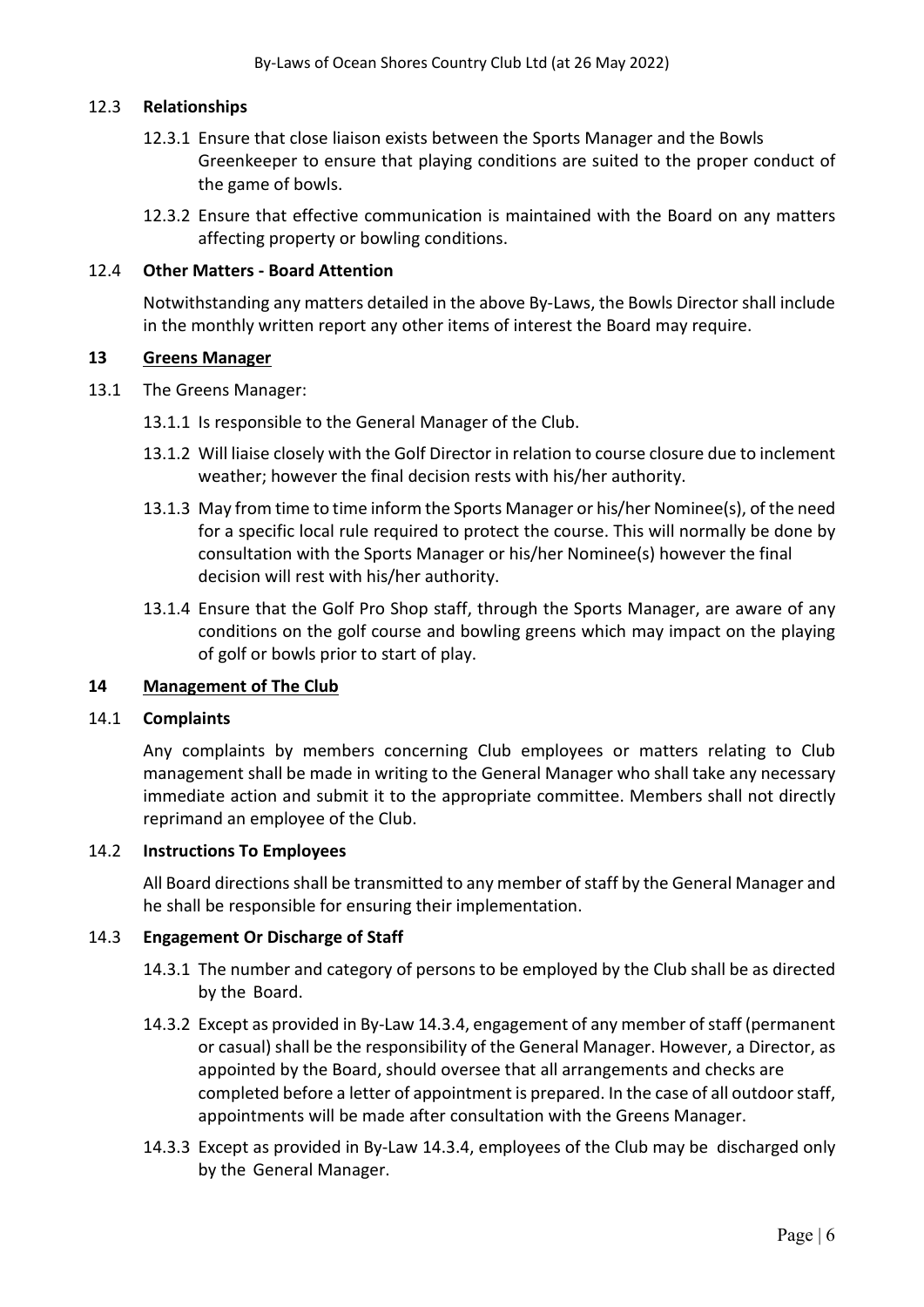14.3.4 The following position is excluded from By-Laws 14.3.2 and 14.3.3:-

## **Greens Manager**

 Persons to fill and/or be discharged from this position shall be selected and/or discharged by an officer or committee appointed by The Board.

The following position is excluded from By-Laws 14.3.2 and 14.3.3:

## **Top Executive**

 Persons to fill and/or be discharged from this position shall be selected and/or discharged by an officer or committee appointed by the Board, provided however that, in accordance with section 41M of the Registered Clubs Act, the Club must not enter into a contract for the remuneration by the Club of a top executive of the Club unless the proposed contract has first been approved by the Board.

## **15 Expenditure of Club Funds**

- 15.1 Expenditure of club funds on items other than goods for resale by the Club or on normal greens, course and property maintenance shall not be incurred without written authority of the Board.
- 15.2 The Board of Directors will create a bank account to be known as the 'Rainy Day Fund' with an initial balance of Five Hundred Thousand Dollars (\$500,000), this amount being equivalent to a donation made to the Club by Member Juan Price. It will be the intention of the fund that amounts may be used as and when required for any legitimate expenditure by the Board on the understanding that it is the wish of the donor that; if and when funds are available and it is prudent to do so, the Fund will be replenished so that a reasonable balance is always available for emergencies.

## **16 Membership**

(See also Rules 10 to 13 of Constitution)

16.1 Classes of Membership

In addition to the classes of membership prescribed in Rules 10.3 and 10.4 of the Club's Constitution, namely:-

- Ordinary Voting Members
- Social Members
- Junior Members
- Life Members
- Provisional Members
- Temporary Members

there shall be the following categories of Ordinary Voting Members:-

- Golfing Members (male/female) - Country / Remote Golfing Members (male/female)
- Mid Week Golfing Members (male/female)
- 
- Bowling Members (male/female)
- Golf/Bowls Members (male/female)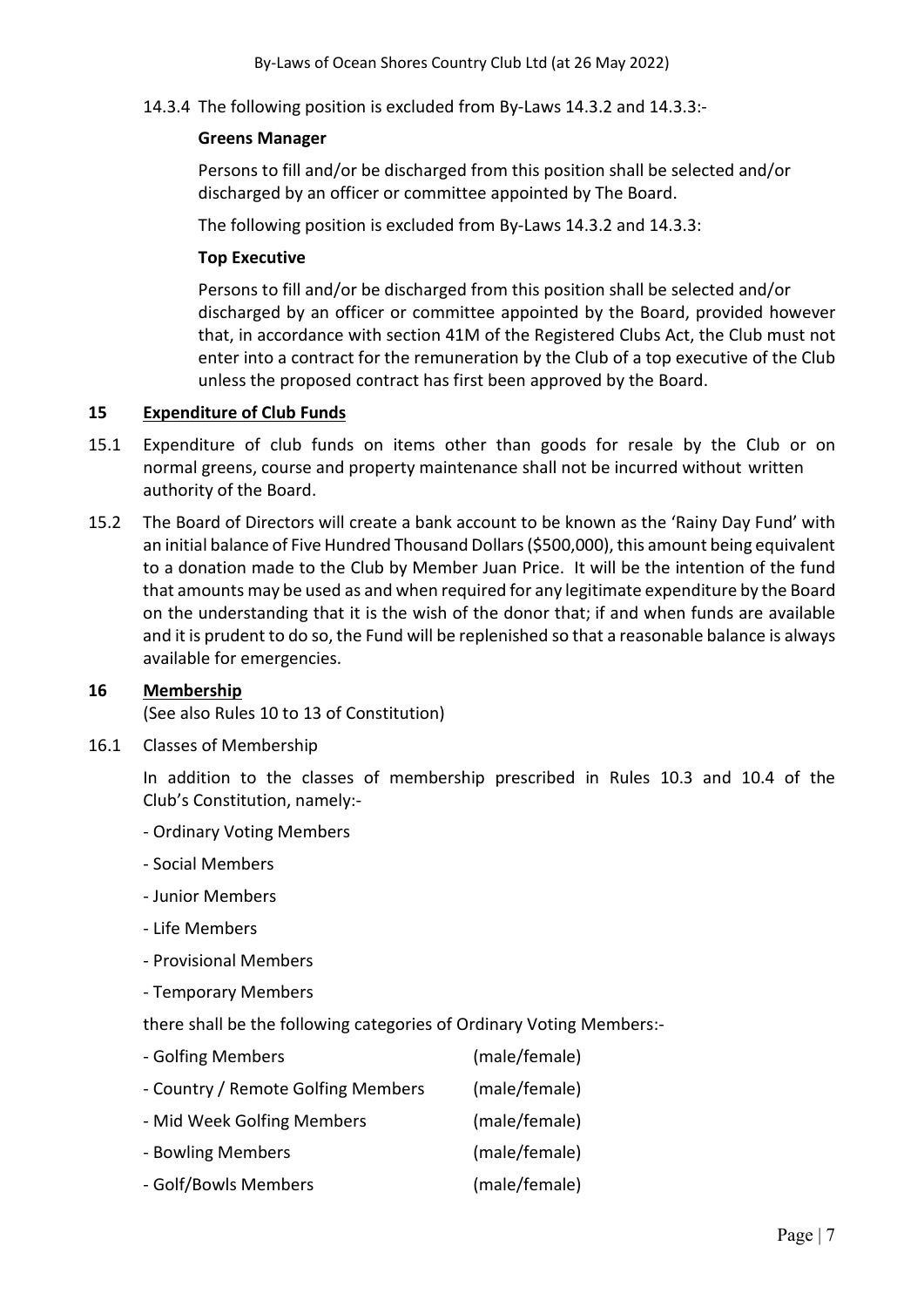| - Multi Bowling Members                                     | (male/female) |  |
|-------------------------------------------------------------|---------------|--|
| - Special Veteran Golfer                                    | (male/female) |  |
| - Colt Golfing Members                                      | (male/female) |  |
| there shall be the following categories of Junior Members:- |               |  |
| - Junior Golf/Bowls Members                                 | (male/female) |  |
| - Cadet Members                                             | (male/female) |  |

The qualifications and privileges of the members of the respective classes shall be:-

## 16.2 **Golfing Member**

- 16.2.1 Shall be an Ordinary Voting member who has paid the prescribed additional subscription for Golfing membership.
- 16.2.2 Active PGA/LPGA members accepted to this classification shall be subject to special conditions as laid down by the Golf Committees from time to time.

## 16.3 **Country / Remote Golfing Member**

16.3.1 Shall be an Ordinary Voting member who meets the geographic residential qualifications for this class of membership, pays the prescribed additional subscription, is a full member of an affiliated Golf Club nominated for handicap purposes, thus becoming entitled to play golf at the Club without paying green fees. A Country / Remote Golfing Member is ineligible to win any Club Championship at the Club.

## 16.3.2 *Residential Qualification*

For a member to be eligible for Country / Remote Golfing Membership, his or her permanent place of residence as registered in the electoral roll must be not less than seventy-five (75) kilometres in a straight line from the Clubhouse.

## 16.4 **Mid Week Golfing Member**

- 16.4.1 Shall be an Ordinary Voting member who has paid the prescribed additional subscription for Mid Week Golfing membership.
- 16.4.2 Active PGA/LPGA members accepted to this classification shall be subject to special conditions as laid down by the Golf Committees from time to time.
- 16.4.3 Mid Week Golfing members shall be week day members. Mid Week Golfing Members are not permitted without payment of the reciprocal green fees to play a social game or practice game on the golf course on Saturdays or Sundays but may use the designated practice areas on those days.
- 16.4.4 May participate in Championship events provided payment of the prescribed Green Fees is met.

## 16.5 **Bowling Member**

Shall be an Ordinary Voting member who has paid the prescribed additional subscription for Bowling membership.

## 16.6 **Golf/Bowls Member**

Shall be an Ordinary Voting member who has paid the prescribed additional subscription to become both a Golfing member and a Bowling member.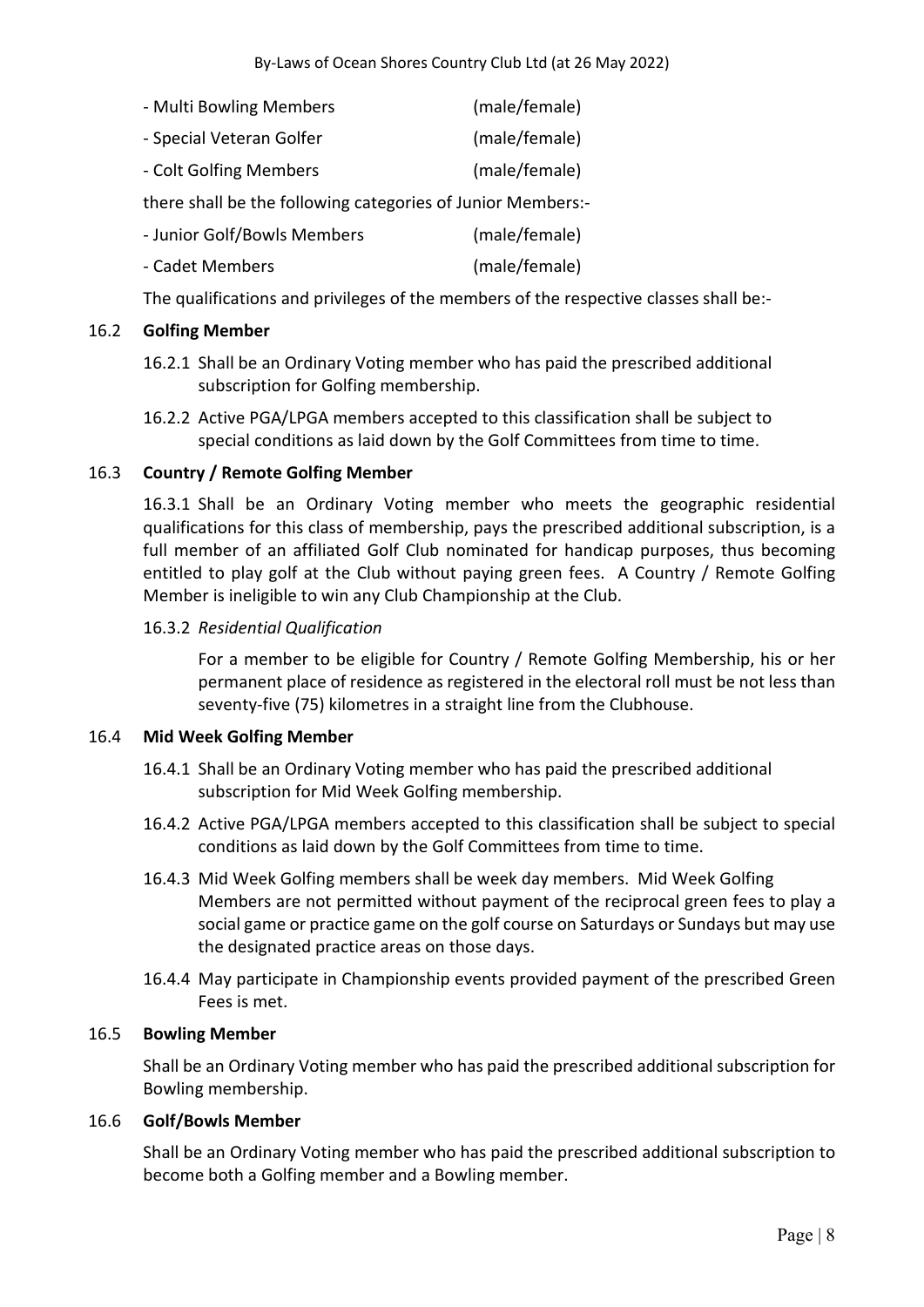## 16.7 **Special Veteran Golfer**

Shall be a restricted membership available to existing Golfing Members who have been Golfing Members of the Club for ten (10) years standing and who are seventy (70) and over years of age, or who may be approved by the Board on request to be Special Veteran Golfers because of a medical problem of the member.Special Veteran Golfers shall be week day members. Special Veteran Golfers are not permitted without payment of the reciprocal green fees to play a social game or practice game on the golf course on Saturdays or Sundays but may use the designated practice areas on those days. Special Veteran Golfers are permitted to take part in the fortnightly organised mixed/medley competitions on Sundays on payment of green fees applicable to members.

## 16.8 **Colt Golfing Member**

Shall be an Ordinary Voting member who has paid the prescribed additional subscription to become a Colt Golfing member and being aged not less than eighteen (18) years and not more than twenty-one (21) years (proof of which must be provided) at the time of application or renewal of membership.

## 16.9 **Junior Golf and/or Bowls Member**

Shall be a member of no less than twelve (12) years and no more than seventeen (17) years of age at the date of joining or renewing membership and shall be eligible to play golf or bowls without paying green fees provided that eligibility to play in organised competitions or events shall be decided by the relevant SIG Committee.

## 16.10 **Cadet Golf and/or Bowls Member**

- 16.10.1 Shall be members under 12 years of age who shall only be eligible to practice and play golf or bowls as indicated in this By-law.
- 16.10.2 Practice and play must be undertaken only within designated times and areas. Cadet Golf/Bowls members may be invited to play outside these limits. Cadet Golf/Bowls Members must be accompanied by an Adult Golfing/Bowling member at all times who shall be responsible for the cadet.
- 16.10.3 Cadet Golf/Bowls Members shall be registered within the Club as Cadet Golf/Bowls Members and pay an annual membership fee expiring at the end of the Club year. Fees shall be reviewed annually.
- 16.10.4 Cadet Golf/Bowls membership shall be offered at the end of their training period and after payment of the prescribed fees.
- 16.10.5 On the recommendation of a SIG Committee a talented Cadet Golf and/or Bowls member may be eligible to play in organised competitions.

## 16.11 **Multi Bowling Member**

Shall be an Ordinary Voting member who meets the appropriate criteria for this class of membership, pays the prescribed additional subscription and is a full member of another BowlsNSW or Womens BowlsNSW affiliated Club.

## 16.12 **Mixed Bowling Member**

16.12.1 Will be a Female Ordinary Voting member who meets the appropriate criteria for this class of membership and pays the prescribed fee and under the dual registration open gender policy of the New South Wales Women's Bowling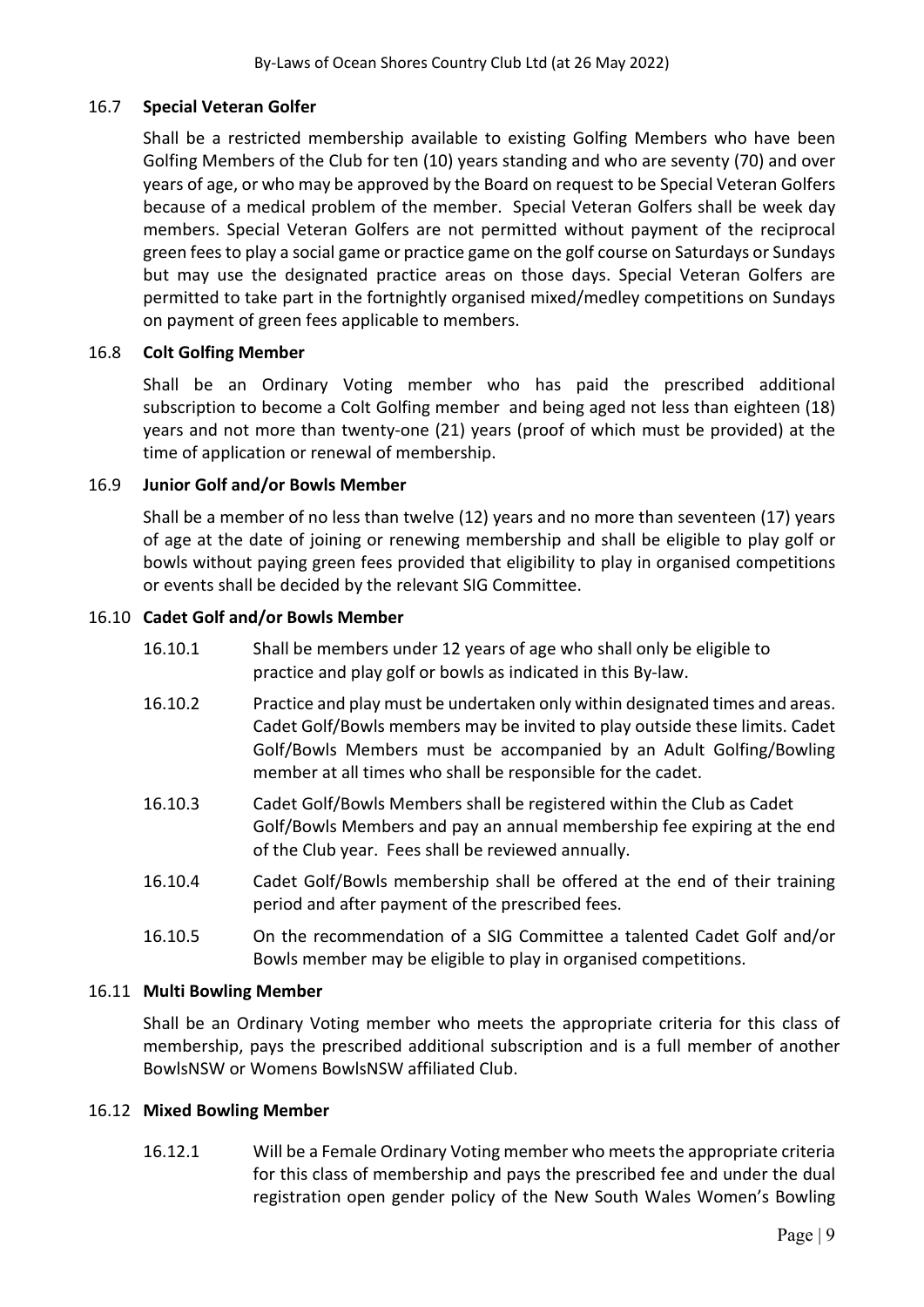By-Laws of Ocean Shores Country Club Ltd (at 26 May 2022)

Association may also be a member of the Royal New South Wales Bowling Association Ltd (BowlsNSW).

16.12.2 A Mixed Bowling Member will be eligible to play in men's, women's and mixed bowling competitions and will be subject to entry conditions as determined by the Controlling Body and specific eligibility criteria in effect from time to time.

## 16.13 **Social Bowling Member**

- 16.13.1 Shall be an Ordinary Voting member who has paid the prescribed additional subscription for Bowling membership.
- 16.13.2 Social Bowls members shall be eligible to play social bowls without paying green fees. Eligibility to play in organised social competitions or events shall be decided by the Bowls Management Committee or relevant SIG Committee, and providing the member pays the appropriate competition and green fees.
- 16.13.3 Social Bowls members will not be eligible to play in events run under the authority or control of Bowls NSW or Women's Bowls NSW.

## 16.14 **Life Style Golf Member**

- 16.14.1 Shall be an Ordinary Voting member who has paid the prescribed additional subscription for Golfing membership.
- 16.14.2 Life Style Golfing members have playing rights 7 days a week, providing the member pays the prescribed green and or competition fees prior to playing a competition game, social game or practice game on the golf course. Designated practice areas may be used 7 days a week without any additional payment of fees.

## 16.15 **80 Year plus Golf Member**

- 16.15.1 Shall be an Ordinary Voting member who has paid the prescribed additional subscription for Golfing membership, restricted membership available to those 80 years of age or older.
- 16.15.2 Active PGA/LPGA members accepted to this classification shall be subject to special conditions as laid down by the Golf Committees from time to time.
- 16.15.3 80 Year plus Golfing members have playing rights 7 days per week.
- 16.15.4 80 Year plus Golfing members may participate in Championship events provided payment of the prescribed Green Fees is met.

## 16.16 **Intermediate Golf Member**

16.16.1 Shall be an Ordinary Voting member who has paid the prescribed additional subscription for Golfing membership, restricted membership available to those between the age of 23-35 years old.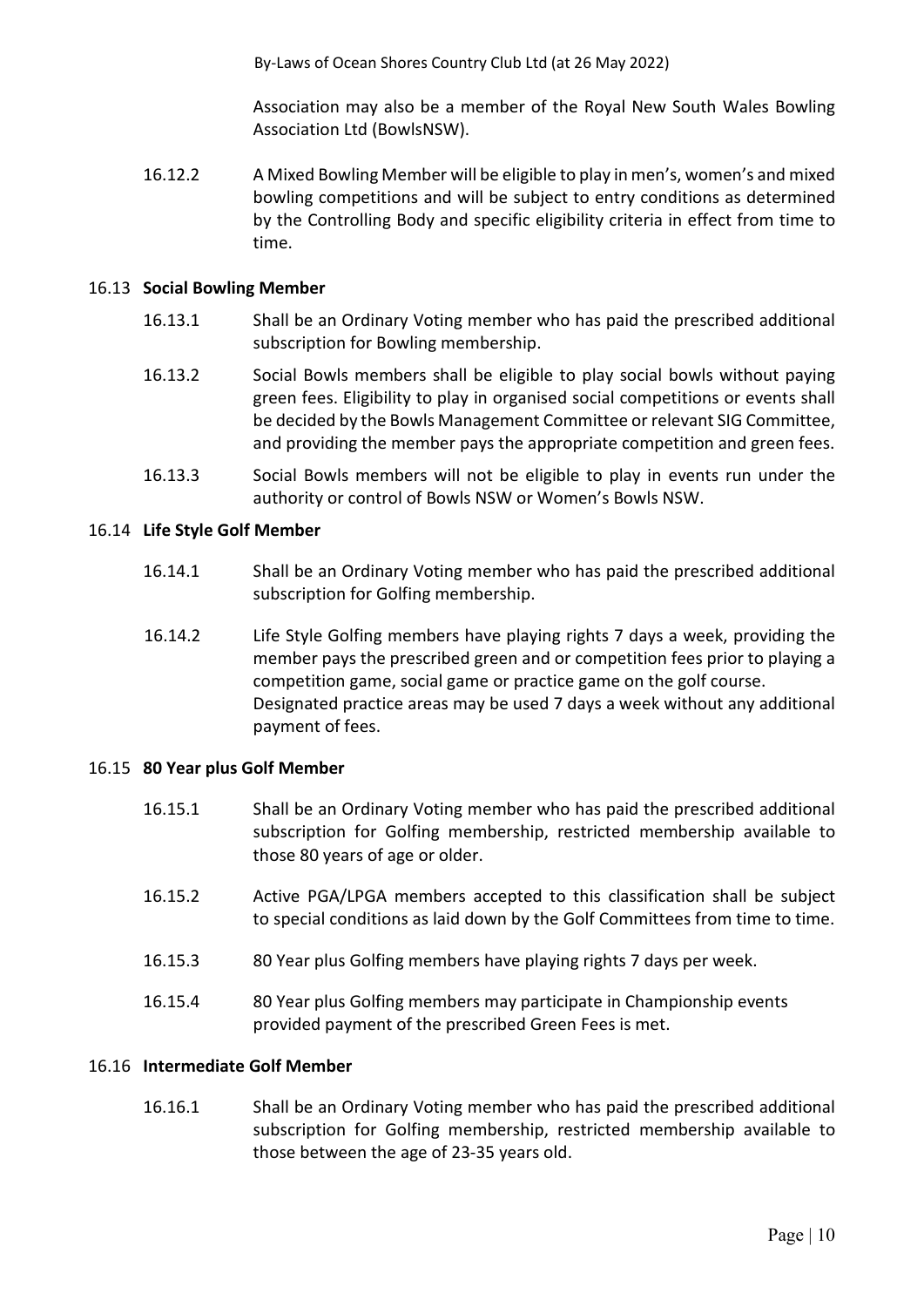By-Laws of Ocean Shores Country Club Ltd (at 26 May 2022)

- 16.16.2 Active PGA/LPGA members accepted to this classification shall be subject to special conditions as laid down by the Golf Committees from time to time.
- 16.19.3 Intermediate Golfing members have playing rights 7 days per week.
- 16.19.4 Intermediate Golfing members may participate in Championship events provided payment of the prescribed Green Fees is met.

The qualifications and privileges of members of respective classes may be altered from to time to time at the discretion of the Board.

## **17 Leave of Absence**

## 17.1 **Medical Leave of Absence**

A member in any Golf or Bowling class or category may apply in writing to the Board for leave of absence due to a medical condition, for periods of incapacity to play golf and or bowls, without refund of any part of any subscriptions, dues or other charges previously paid. Members must supply a doctor's certificate indicating their inability to play golf and/or bowls. Members approved for leave of absence will receive a credit for future membership for the period of leave approved. Members on leave of absence must remain at least social members during periods of leave. Credits will not be issued for any other subscriptions, dues or charges other than Golf and/or Bowls membership. Alternately, under extreme circumstances, the Board at their discretion may consider refunding membership fees.

## **18 Decisions Regarding Play**

- 18.1 Should the Golf Course or Bowling Green(s) be affected by weather or other unforseen conditions necessitating their protection, any decisions regarding whether play shall commence or be terminated or restricted to some portion(s) of the said course or green(s) or in restriction of the use of golf cars and such like matters, shall be taken:-
	- 18.1.1 Regarding the Golf Course, by the Greens Manager, such decision to be made after consultation if possible with the Golf Representative and inspection of the course, and if a golf competition is involved, in consultation with the Sports Manager or his/her Nominee(s).
	- 18.1.2 Regarding uncompleted rounds see Club Policy.
	- 18.1.3 Regarding the Bowling Greens, by the Bowls Greenkeeper, such a decision to be made after consultation if possible with the Sports Manager or his/her Nominee(s), and if possible with the Bowls Director and inspection of the greens.
- 18.2 Decisions made under the preceding By-Law shall be binding on Members, Guests and Visitors.
- 18.3 When playing a practice round not more than two balls may be played by any individual player.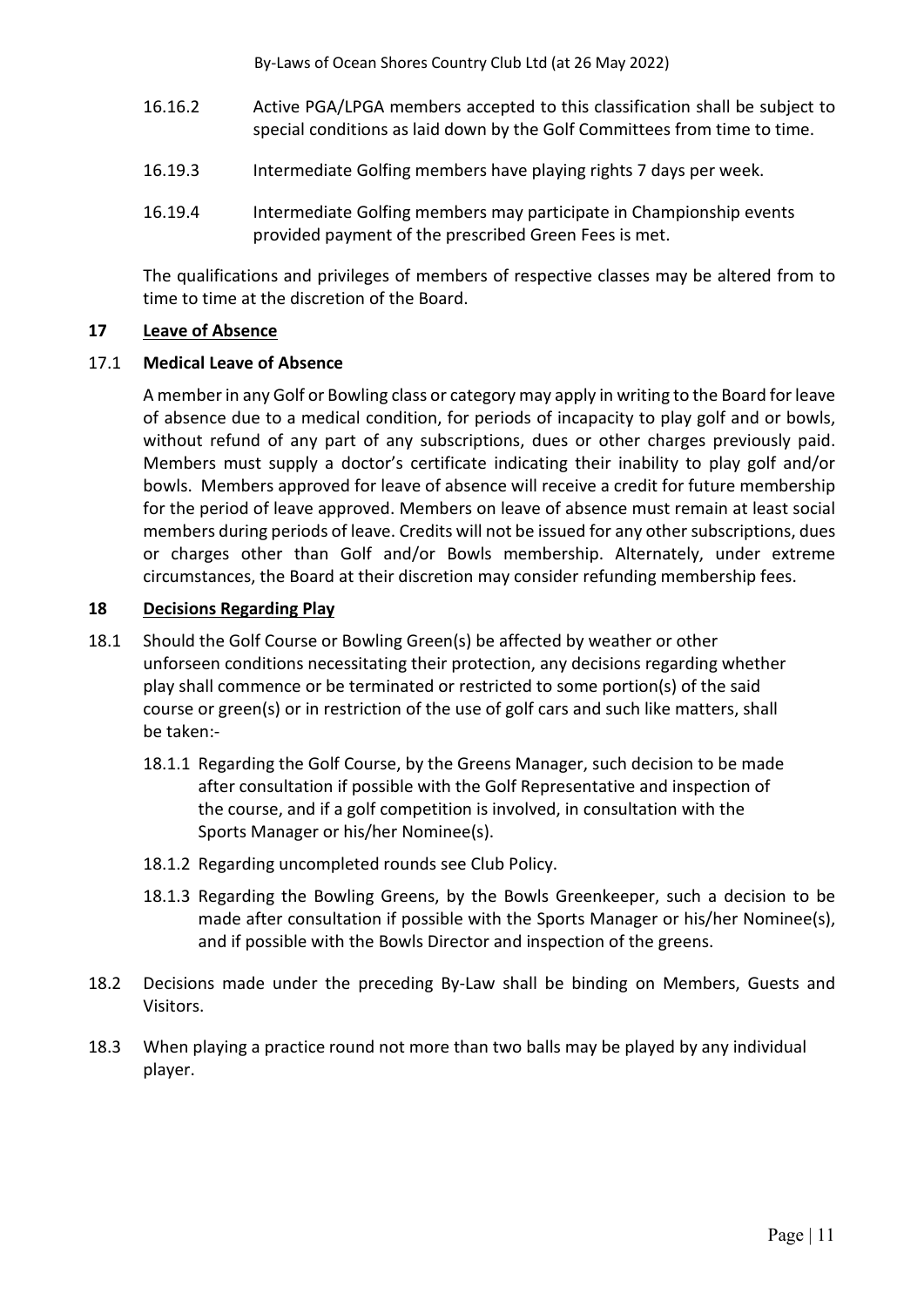## **19 Dress**

#### 19.1 **In the Clubhouse**

- 19.1.1 In the Clubhouse members, guests and visitors shall be suitably attired at all times. An authorised officer of the Club may remove from the Clubhouse and its environs any person who, in the opinion of the authorised officer is not suitably attired.
- 19.1.2 Dress regulations are as determined by the Board and are displayed in the Clubhouse.

#### 19.2 **On the Golf Course**

- 19.2.1 On the Golf Course members, guests and visitors shall be suitably attired at all times. An authorised officer of the Club may remove from the Golf Course any person who, in the opinion of the authorised officer is not suitably attired.
- 19.2.2 Dress regulations are as determined by the Board in consultation with the Golf Management Committee.

#### **19.3 On The Bowling Greens**

19.3.1 Registered Bowlers: Bowlers playing in competitions under the auspices of the Royal NSW Bowling Association or the NSW Women's Bowling Association shall be suitably attired at all times.

 Dress regulations are as prescribed by the Royal NSW Bowling Association or the NSW Women's Bowling Association and interpreted by the Sports Manager or his/her Nominee(s) shall apply to competitions under the auspices of the Royal NSW Bowling Association or the NSW Women's Bowling Association.

 An authorised officer of the Club may remove from the Bowling Greens (and exclude from competition) any person who, in the opinion of the authorised officer is not suitably attired.

19.3.2 Social Bowlers: Bowlers playing in competitions that are not under the auspices of the Royal NSW Bowling Association or the NSW Women's Bowling Association shall be suitably attired.

 Dress regulations are as determined by the Board in consultation with the Bowls Management Committee.

 An authorised officer of the Club may remove from the Bowling Greens (and exclude from competition) any person who, in the opinion of the authorised officer is not suitably attired.

#### **20 Golf Cars**

- 20.1 For the purpose of this By-Law a "golf car" is any power driven vehicle used for carrying golf players and their golf clubs.
- 20.2 The Board reserves the right to determine the suitability of golf car to be used on Club property. For the avoidance of doubt, the Board may delegate this power from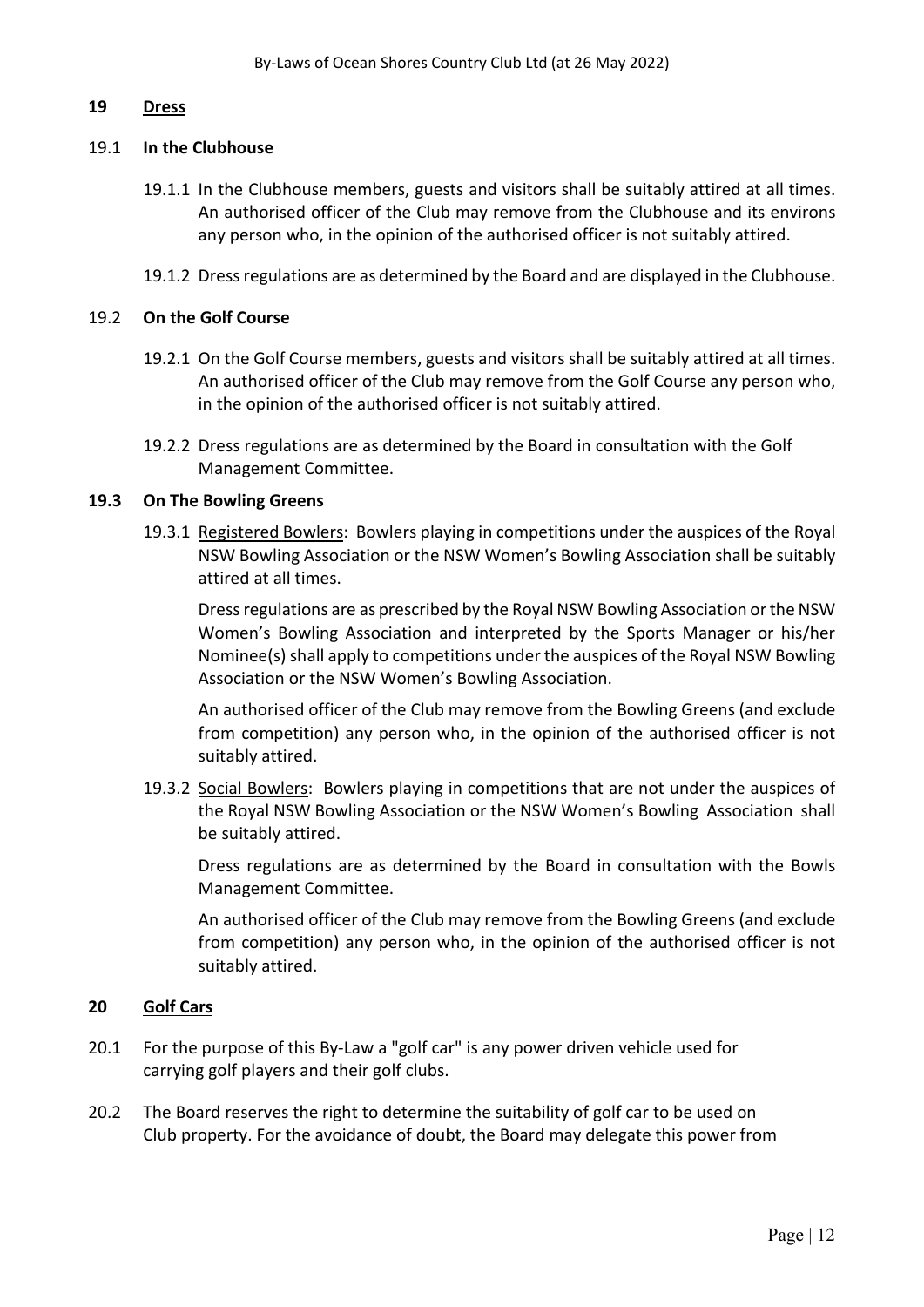time to time to any person or persons in accordance with Rule 27.7 of the Club's Constitution.

- 20.2.1 The Board deem that only "golf cars" that players are required to sit on or in are suitable for use on Club property.
- 20.3 No golf car owned by a member shall be driven on the golf course unless the member to whom it is registered has paid the appropriate yearly cart registration fee and has displayed on their golf cart the appropriate sticker indicating that the fee has been paid. No member shall be authorised to register more than one golf car.
- 20.4 No golf car shall be regulated to be driven at a speed in excess of 20km per hour. The maximum permissible speed of bikes, cars and any other motor vehicle on the golf course is 20km per hour.
- 20.5 No golf car shall be driven across a green, tee, a bunker or an area marked "GUR".
- 20.6 No person shall be permitted to drive a golf car on club property unless they hold a current drivers license or with specific approval granted by the Board.
- 20.7 Golf cars are restricted to two per time slot, each carrying a maximum of two persons and only their equipment. This restriction may be lifted:
	- 20.7.1 If the golf cars are designed to carry one person only, or if a particular competition requires more than four persons per time slot, or with the express authority of the Board, or with the express authority of the General Manager.
- 20.8 Except on a path or road, golf cars shall not be driven or parked within ten metres of a green or tee.
- 20.9 Golf cars shall not be parked in front of any greens.
- 20.10 All persons driving golf cars shall strictly obey any course signs, no parking signs and local rules relating to the use or otherwise of golf cars on and around the course.
- 20.11 Persons driving golf cars to and from their homes must drive onto a path or road as soon as practicable on entering the golf course and must keep to the roads, whilst taking the shortest possible route to and from the Clubhouse. Driving along fairways at such times is not permitted.
- 20.12 No golf car shall be driven on club property at night or in hazardous weather conditions causing reduced visibility unless fitted with headlights which are operating effectively and clearly visible to others using club property.
- 20.13 All persons driving golf cars shall do so in a safe manner at all times and within the prescribed concentration of alcohol and other drug limitations set for driving on a public road.
- 20.14 Compliance with these rules shall be the responsibility of the person deemed to be in charge of the golf car, namely either the registered owner of the golf car or the person to whom the golf car is hired. Failure to comply could result in the suspension of offenders from operating a Golf Cart on the course.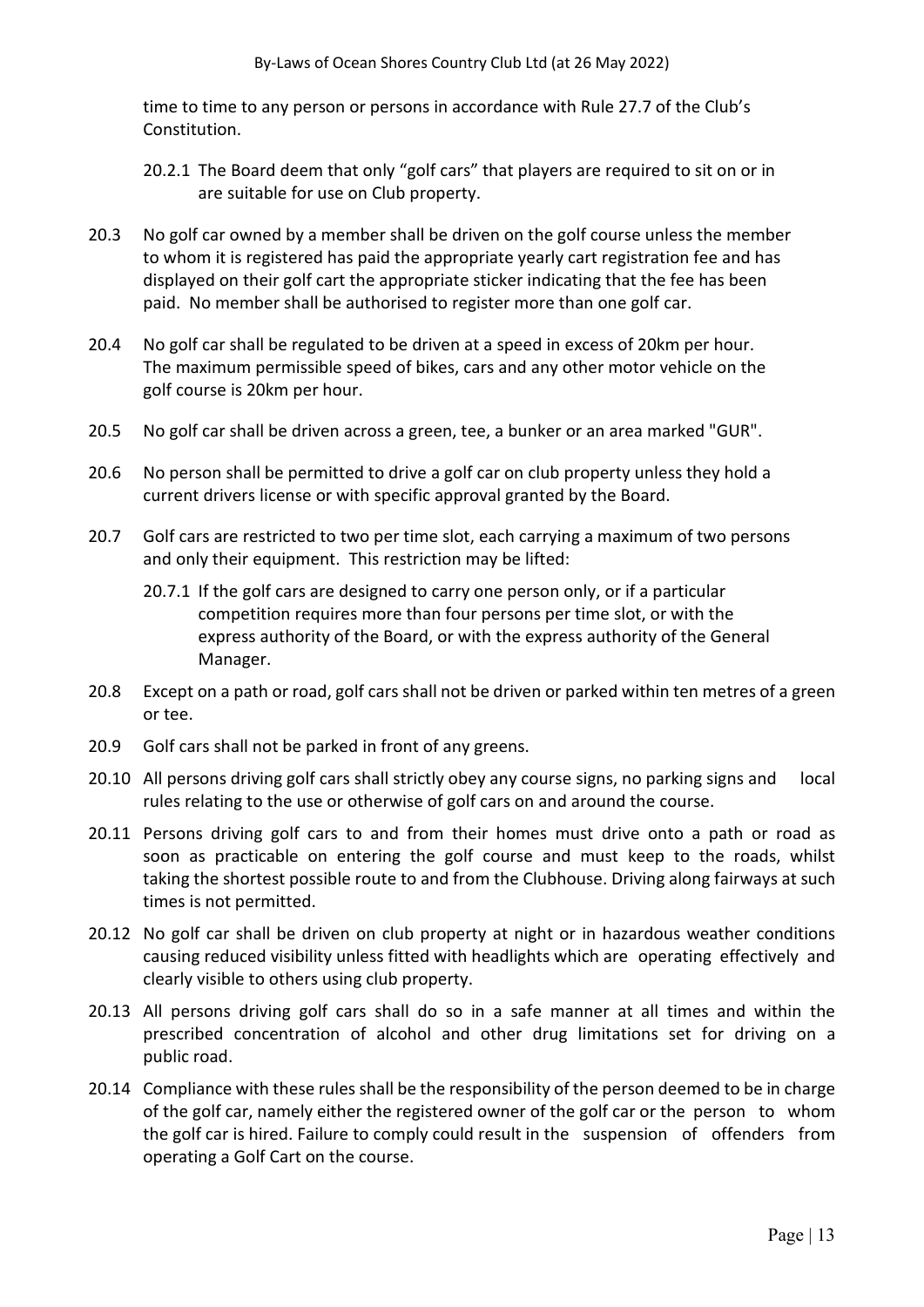- 20.15 The Board may, at the Board's discretion, grant an exemption to these By-Laws in relation to driving a Member's golf car in close proximity to a green or Tee. Such exemption will only be granted to a Member if the Member's medical or physical condition would otherwise prevent the Member from continuing to play the game of golf. The following conditions apply to any person seeking a golf car proximity exemption on medical grounds:
	- 20.15.1 A Member requesting exemption must do so in writing to the Board stating the reasons for seeking exemption. The request must include a medical certificate from a qualified practitioner in support of the request.
	- 20.15.2 At the Board's discretion, the Board may require other evidence in support of a Member's request for exemption.
	- 20.15.3 The Board's decision relating to a request for exemption is final.
- 20.16 The following conditions apply to any Member granted a golf car proximity exemption in line with By-Law 20.15:
	- 20.16.1 The exemption allows the Member to drive their personal golf car beyond the blue marking line, or other defined boundary, surrounding a green or tee.
	- 20.16.2 The exempt Member's golf car must display a valid exemption sticker at all times.
	- 20.16.3 An exempt Member's golf car must be operated safely and must not be driven;
		- onto a green or tee,
		- on the short-mown grass immediately surrounding a green,
		- between a greenside bunker and a green, and
		- off a cart path when a prevailing condition of play is 'Carts on Paths Only.'
	- 20.16.4 All other By-Laws relating to the use of golf cars apply.

## **21 Golf Course Vehicle Access**

- 21.1 For the purpose of this By-Law a "vehicle" is any power driven vehicle used on the golf course, except approved vehicles used for playing golf "golf car".
- 21.2 The Board reserves the right to determine the suitability of vehicles to be used on Club property.
- 21.3 For the avoidance of doubt, the Board may delegate this power from time to time to any person or persons in accordance with Rule 27.7 of the Club's Constitution
- 21.4 All Staff, volunteers, contractors and delivery vehicles must drive directly to the greenkeepers shed via the access road off Orana Road
- 21.5 Personal vehicles are not permitted to be driven around the golf course.
- 21.6 The maximum permissible speed of any other motor vehicle on the golf course is 20km per hour.
- 21.7 Drivers of vehicles who breach this By-Law will be doing so at their risk and the Club accepts no liability in the event of accident occurring.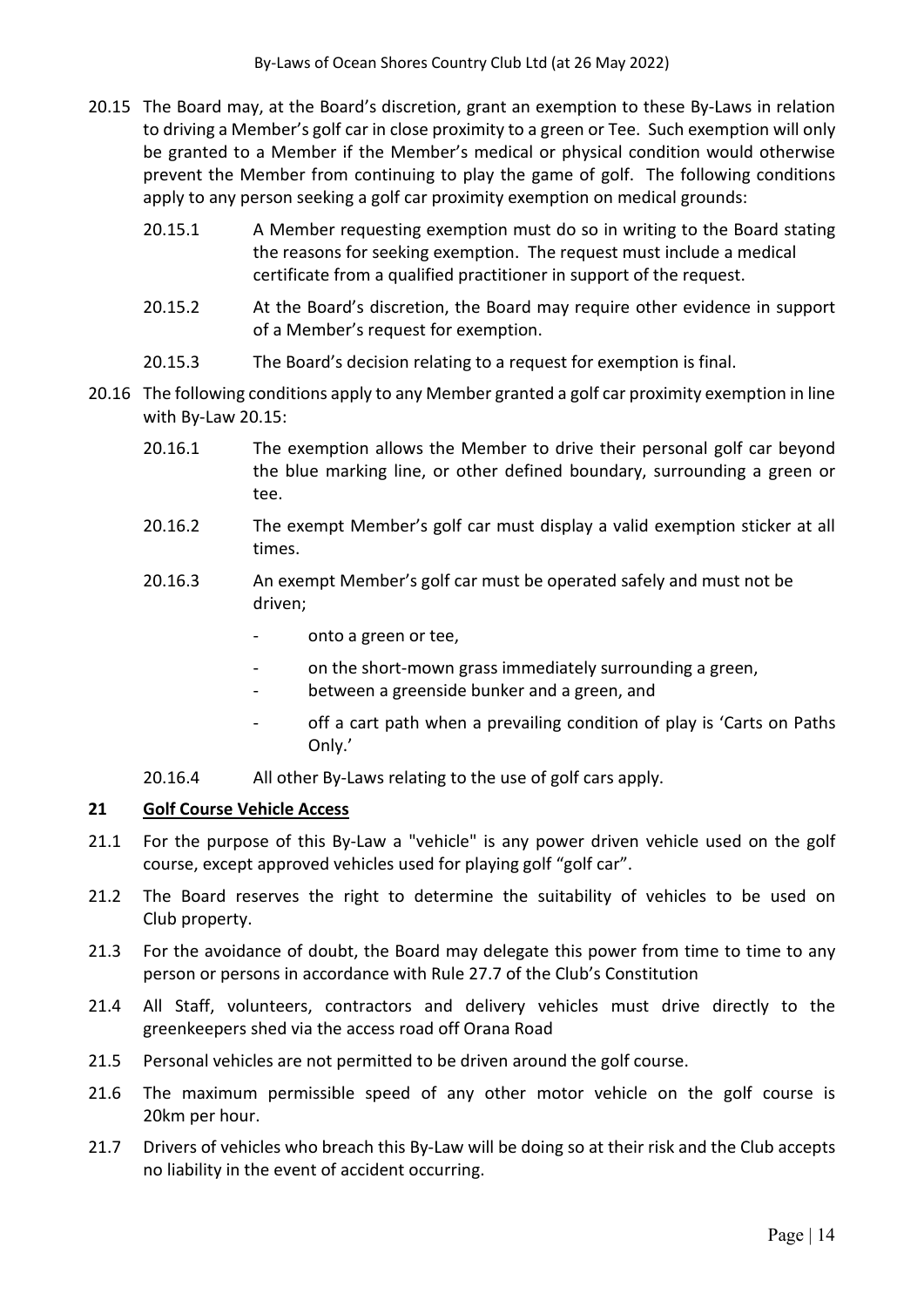## **22 Clubhouse, Surrounds and Walking on Golf Course**

- 22.1 Members may walk on the golf course before 7.00am and after 5.00pm (or 6.00 pm DST) provided they carry their membership card or only as a thoroughfare to and from the Clubhouse.
- 22.2 Dogs, pets, bikes, skateboards and rollerblades, are not permitted on the Club's property (this includes the Clubhouse and surrounds bowling greens and golf course).
- 22.3 Other than Junior members and Cadet members in accordance with the Club's Constitution and these by-laws, children are not permitted on the Club's property (this includes the Clubhouse and surrounds, bowling greens and golf course) unless accompanied by an adult who assumes full responsibility for the child.

## **23 Alcohol on The Golf Course or Bowling Greens.**

23.1 Only alcohol purchased from the Club is permitted to be taken on the golf course or bowling greens. Taking unreasonable amounts of alcohol onto the golf course is not permitted. An authorised officer of the Club may remove from the Golf Course any person who, in the opinion of the authorised officer, does not comply with this By- Law.

## **24 Cashing of Cheques and Cash Advances**

- 24.1 Cheques may be cashed by members in accordance with the following provisions:
- 24.2 Management may refuse to cash a cheque at any time without giving any reasons.

 24.2.1 Cheques will only be cashed for members who have obtained prior approval to do so.

 24.2.2 Any member wishing to seek approval to cash cheques must apply in writing to the Financial Management Committee.

- 24.3 In accordance with the Gaming Machines Act, the Club is not permitted to:
	- 24.3.1 Exchange a cheque for cash unless the cheque is made out to the Club; or
	- 24.3.2 Exchange a cheque for more than \$400 in cash;
	- 24.3.3 Exchange more than one cheque for the same person in a single day for cash;
	- 24.3.4 Exchange a cheque for cash if a cheque previously exchanged for the person who tendered the cheque has not been met on presentation (unless the amount of the cheque not met was subsequently paid to the Club).
- 24.4 In accordance with the Gaming Machines Act, the Club must bank any cheque that the Club has exchanged for cash within two (2) working days after the day on which the cheque is accepted.
- 24.5 If any member cashes a cheque which is dishonoured by the bank, the member must deem such cheque with cash within fourteen days and pay to the Club all bank charges incurred by the Club in relation to the dishonoured cheque.
- 24.6 If a member fails to redeem a dishonoured cheque in accordance with clause 24.5 then, in accordance with Rule 19.4 of the Club's Constitution (but subject to Rules 19.5 and 19.6 of the Club's Constitution), the member may, by resolution of the Board, be suspended or expelled from membership of the Club.
- 24.7 Under the Liquor Act, the Club is not permitted to provide cash advances.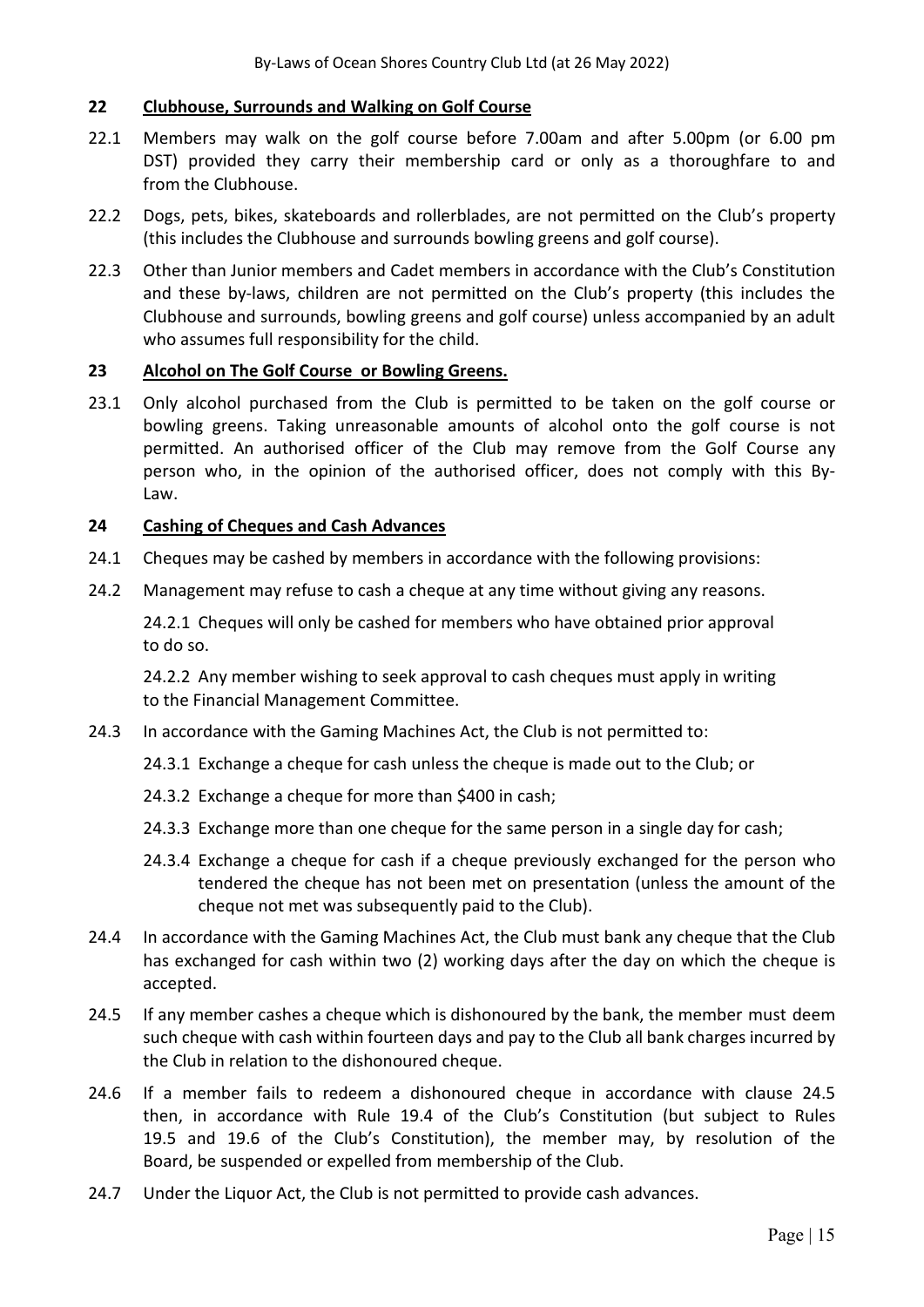## **25 Poker Machines**

- 25.1 The following rules shall apply to the use of Poker Machines:-
- 25.2 A player may reserve one poker machine only at a time for a maximum of three (3) minutes.
- 25.3 A person who knows or believes that a poker machine is faulty or malfunctioning (which includes overpaying or being able to be played without inserting coins or notes) must immediately report the fault or malfunction to a bar staff member on duty. Failure to report the fault or malfunction is deemed to be either conduct unbecoming of a member or conduct prejudicial to the interests of the Club for the purposes of Rule 19 of the Club's Constitution.
- 25.4 A person must not tilt, rock or damage a poker machine in any way. Tilting, rocking or damaging a poker machine in any way is deemed to be conduct unbecoming of a member of the Club for the purposes of Rule 19 of the Club's Constitution.

#### **26 Swimming Pools**

- 26.1 All members of the Club who wish to use the pools must pay the required pool membership.
- 26.2 Due to the small size of the swimming pools, the limitations of their filtering system, the need for safety and in the interest of members it is necessary to regulate the use of the swimming pools. Therefore the following rules shall apply:-
	- 26.2.1 The pools may only be used by members and their immediate family holding a current family pass. Immediate family means those family members residing at the same residential address as the member who holds the family pool membership.
	- 26.2.2 Children under the age of eighteen years must not use the pools unless they are accompanied by an adult who is **within the safety fence at all times**.
	- 26.2.3 Bottles, glasses, crockery and other breakable items shall not be taken inside the safety fence.
	- 26.2.4 All food and drinks must be purchased from the Club.
	- 26.2.5 Ball games, running, splashing or any other boisterous or dangerous behaviour is not permitted.
	- 26.2.6 The hours of pool use shall be confined to the times displayed by notice.

## **27 Locker Rooms**

27.1 Persons under twelve years of age, other than Junior members, are only permitted in the toilet and shower area when **accompanied by an adult** who is responsible for them.

## **28 Bicycles**

28.1 The riding of bicycles and tricycles on club property is **prohibited**, with the exception of:-

28.1.1 The main approach roads to the Clubhouse from Orana Road.

28.1.2 Club employees in the course of duty for the Club.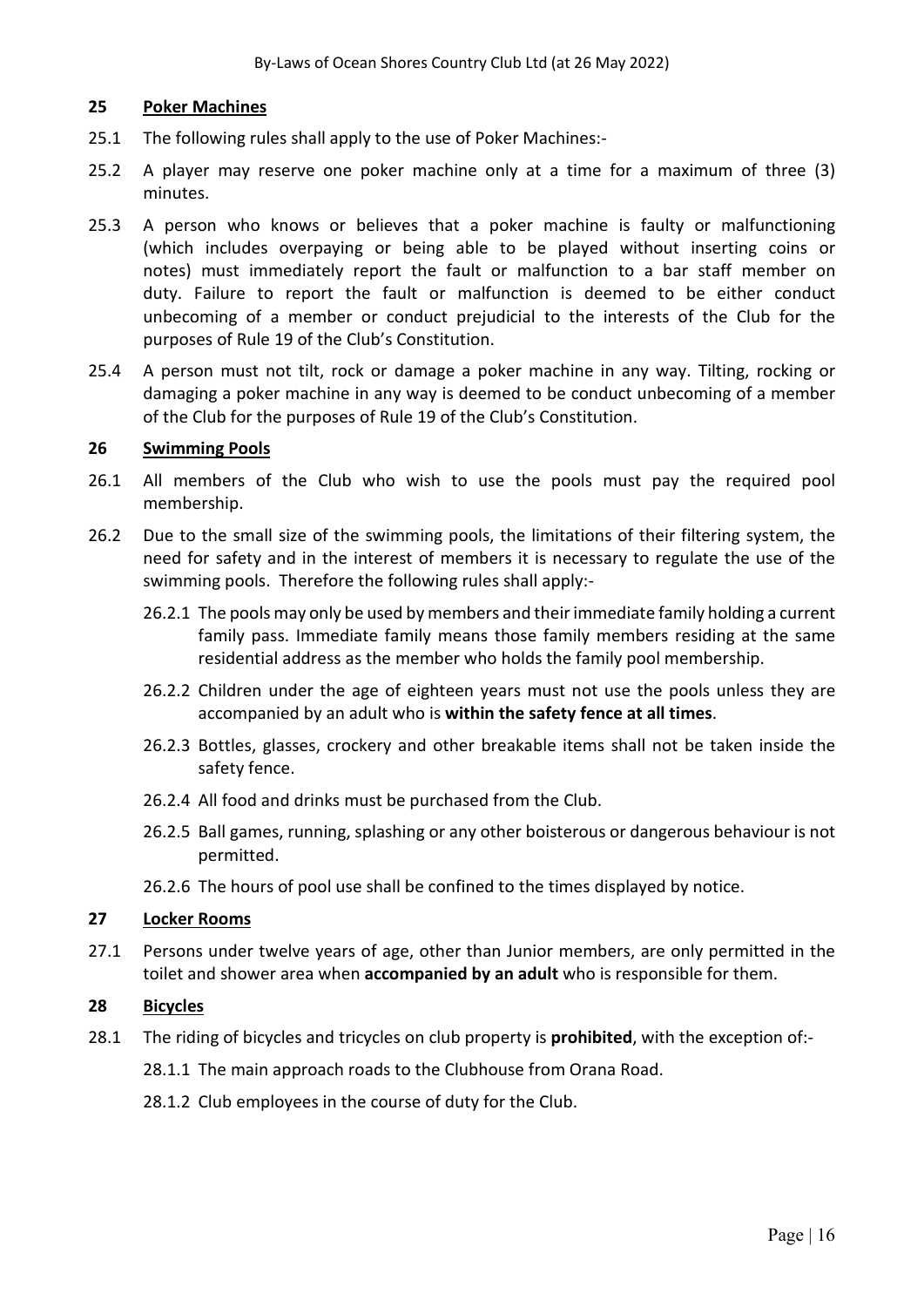## **29 Vehicle Parking**

29.1 Members shall not park in reserved parking areas marked "Chairperson", "Vice Chairperson" or "General Manager". A member who parks in contravention of this By-Law is deemed to have engaged in conduct unbecoming of a member of the Club for the purposes of Rule 19 of the Club's Constitution.

## **30 Memorial Plaques and Scattering of Crematorium Ashes**

30.1 The scattering of crematorium ashes is not permitted without the prior approval of the Board. The erection of Memorial Plaques on the Club property is not permitted.

## **31 Rubbish on Golf Course**

31.1 The dumping of rubbish or garden refuse is not permitted without the prior approval of the Board.

## **32 Breaches of Constitution, By-Laws & SIG Rules**

- 32.1 Any complaint alleged against a member considered to have contravened a Rule of the Club shall be made in writing to the General Manager by the person aggrieved within 24 hours of the offence alleged to have occurred. The Board may agree to receive a complaint not made within these limitations.
- 32.2 After receiving a complaint, the General Manager will determine whether or not there are grounds for a Notice of Disciplinary Charge and Hearing to be issued to the member in accordance with Rule 19 of the Club's Constitution.
- 32.3 If the General Manager determines there are not grounds for a Notice of Disciplinary Charge and Hearing to be issued to the member and considers the complaint to be frivolous or vexatious, the General Manager may issue a Notice of Disciplinary Charge and Hearing to the complainant in accordance with Rule 19 of the Club's Constitution.
- 32.4 Should a Junior member be involved in any disciplinary action (as a complainant, defendant or witness), the Junior member must be accompanied by a parent or guardian at the disciplinary hearing when the charge is heard and determined.

## **33 Proceedings At Disciplinary Hearings**

- 33.1 Upon the disciplinary hearing being declared open, the Chairperson will read out the charge to the member and ask the member to confirm that he understands the nature of the charge.
- 33.2 The Chairperson will ask the member if the member pleads guilty or not guilty to the charge. If the member pleads guilty, the Chairperson will proceed in accordance with by-laws 33.10 & 33.11.
- 33.3 If the member pleads not guilty, the Chairperson will call for the Club's evidence to be presented to the hearing. Following such evidence, the member will be permitted to respond to the Club's evidence and ask questions of any witnesses/complainants giving evidence. Members of the Board (or the Disciplinary Committee) may ask questions at any time to clarify any ambiguities.
- 33.4 After giving evidence, the Club's witnesses should leave the hearing.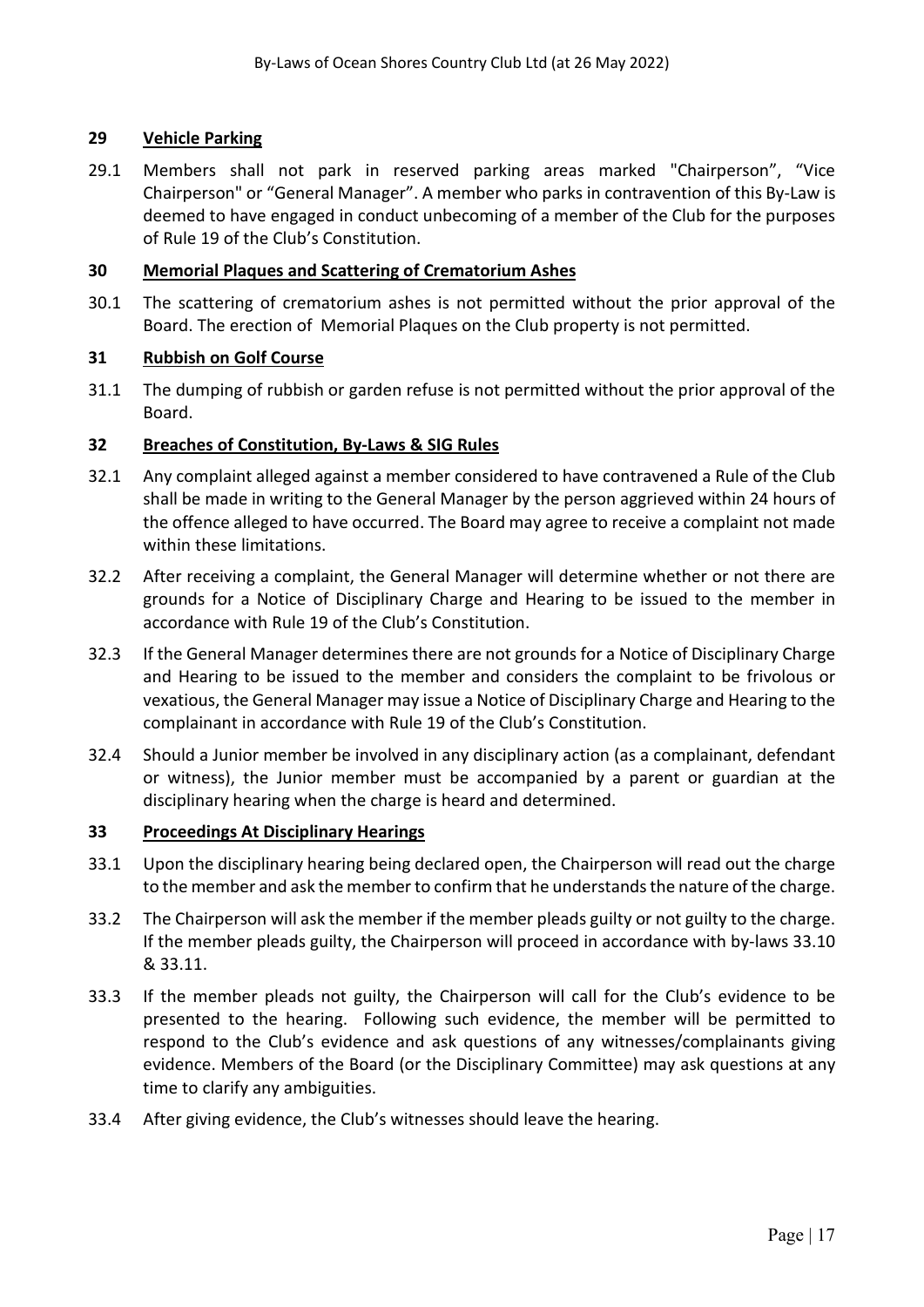- 33.5 After the Club's evidence has been presented, the Board (or the Disciplinary Committee) will decide whether or not the charge continues to have merit, and if not will declare the meeting closed forthwith and advise the member and complainant accordingly.
- 33.6 If the Board (or the Disciplinary Committee) decides that the complaint continues to have merit, the member will be asked if he or she wishes to give any explanation, or defence or call any witnesses on his or her behalf. Members of the Board (or the Disciplinary Committee) attending the hearing may ask any relevant questions of the member and his or her witnesses.
- 33.7 After giving evidence, the member's witnesses should leave the meeting.
- 33.8 When evidence from the member and his or her witnesses has been received, the Chairperson will direct all persons other than members of the Board (or the Disciplinary Committee) attending the hearing to leave the meeting and the meeting will then determine whether or not the charge has been established.
- 33.9 If the charge is considered not established the Chairperson will close the meeting forthwith and advise the member and complainant accordingly.
- 33.10 If the member has pleaded guilty or the charge is considered established the Chairperson will recall the member to the hearing and in any case will advise the member that the charge against the member has been established and request the member to make any submission of mitigating factors and suggest a suitable penalty.
- 33.11 Following any such submissions or suggestions, the Chairperson will direct the member to leave and the meeting will draw up a proposed resolution for approval by the Board (or the Disciplinary Committee). At the discretion of the Chairperson the member may be notified of the proposed resolution but no persons other than members of the Board (or the Disciplinary Committee) may be so advised until such time as the requirements of Rule 19.5 of the constitution have been completed.

## **34 Special Interest Groups**

## 34.1 **Introduction**

In order to relieve the Board of some management duties, and to ensure interested and knowledgeable control of specialised interest activities, groups of members having a common special interest within the purposes for which the Club exists may be recognised by the Board.

Such 'Special Interest Groups' may be formed into clubs for purposes of recognition by sporting or social associations or placed under the control of a committee (which shall be recognised as a sub-committee of the Board (see Rules 27.13 to 27.19 of the Constitution) as the Board from time to time directs.

- 34.1.2 The succeeding By-Laws under the general heading 'Special Interest Groups' shall apply to any group of members recognised by the Board as a Special Interest Group, whether formed into a club or not. Sections 34.1.5, 34.1.6 and 34.1.7 of these By Laws shall not apply to Groups with less than twenty five members (25). These Groups should refer to Section 34.1.8.
- 34.1.3 Full Members of the Club (other than Social Members) may become members of Special Interest Groups by application to the appropriate committees and upon payment of additional fees where required.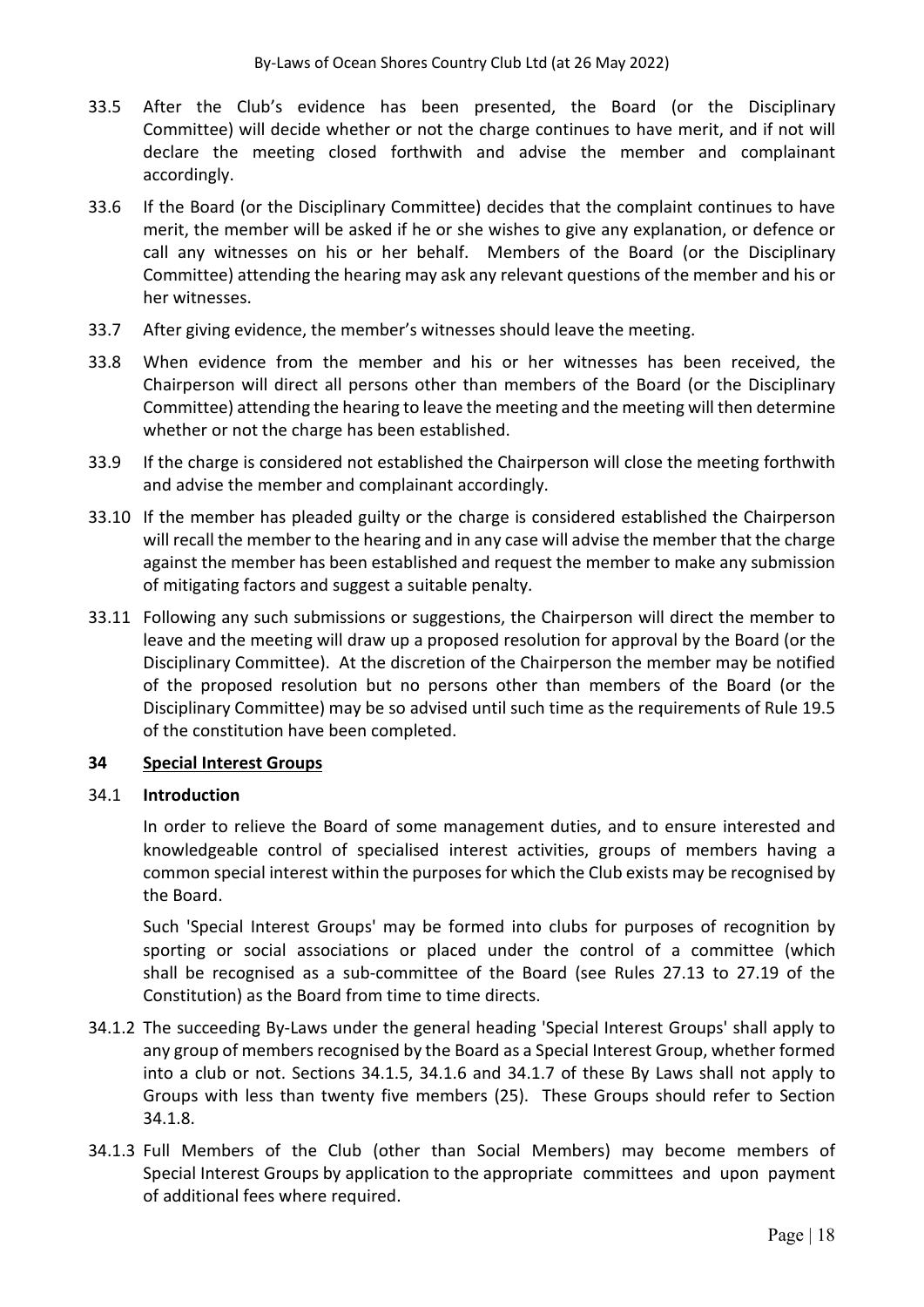- 34.1.4 SIG Groups may bestow life membership on a member of their group. The life membership applies only to the relevant group. Life membership of an SIG group only allows the member to be granted privileges controlled by the relevant group. It does not preclude that member from the requirements of the Ocean Shores Country Club Inc. Constitution (Sections10.20 to 10.28) relating to Life membership of the Club, nor the payment of the relevant annual membership fees to the Club.
- 34.1.5 Any casual vacancy may be filled by the relevant Management Committee in consultation with the remaining Representatives and the member so elected shall hold office until the next Annual Meeting.
- 34.1.6 Management Committee Representatives for SIG Groups with less than twenty five (25) members may be appointed at the discretion of the Board
- 34.1.7 Where a person is ex officio to any SIG established by these By Laws the ex officio member is entitled to attend meetings of that SIG and to participate in discussion and express opinion, but shall not be entitled to propose or second motions or to vote upon any motions or other business of the SIG.
- 34.1.8 All meetings convened to discuss any matters relating to the operation of the SIG must be convened at a time convenient to all to maximise the attendance of all members of the SIG.

## 34.2 **Rules for Meetings**

- 34.2.1 Except as otherwise provided in these By-Laws the provisions of the Rules of the Club regulating Special General Meetings and Meetings of the Board shall apply to such meetings of a SIG.
- 34.2.2 Each SIG shall conduct an Annual Meeting to be held as soon as possible after the Club's AGM.
- 34.2.3 Notice of an Annual Meeting or Special General Meeting of a SIG shall be given by posting the notice in the Clubhouse. Additional publicity may be given to the notice at the discretion of the General Manager. Notice of a General Meeting shall be given not less than twenty-one days before the date of the meeting.
- 34.2.4 No business shall be transacted at any Annual Meeting or Special General Meeting of a SIG unless a quorum of members is present at the time when the meeting proceeds to business. Five percent of the voting members or fifty voting members (whichever is the lesser number) present in person and entitled to vote shall be a quorum.
- 34.2.5 No person other than a member of the Club who has been recognised by the Board as a financial member of the SIG may speak or vote or stand for office at an Annual Meeting or Special General Meeting of a SIG. Proxy voting is not permitted.
- 34.2.6 The business of an Annual Meeting shall be to receive and consider the Reports of the relevant Management Committee. Any other business transacted at an Annual Meeting, excluding if desired the election of SIG Office Bearers, and all business at a Special General Meeting shall be included in the Notice of the Meeting.
- 34.2.7 Nominations of members for election as Management Committee Representatives shall be in writing and signed by the member and the proposer and seconder. Nominations shall be submitted at least ten days before the date of the election. A list of candidate's names with the proposers and seconders names shall be posted in the Clubhouse for at least nine days before the date of the election. SIG Office Bearers may be elected from the floor.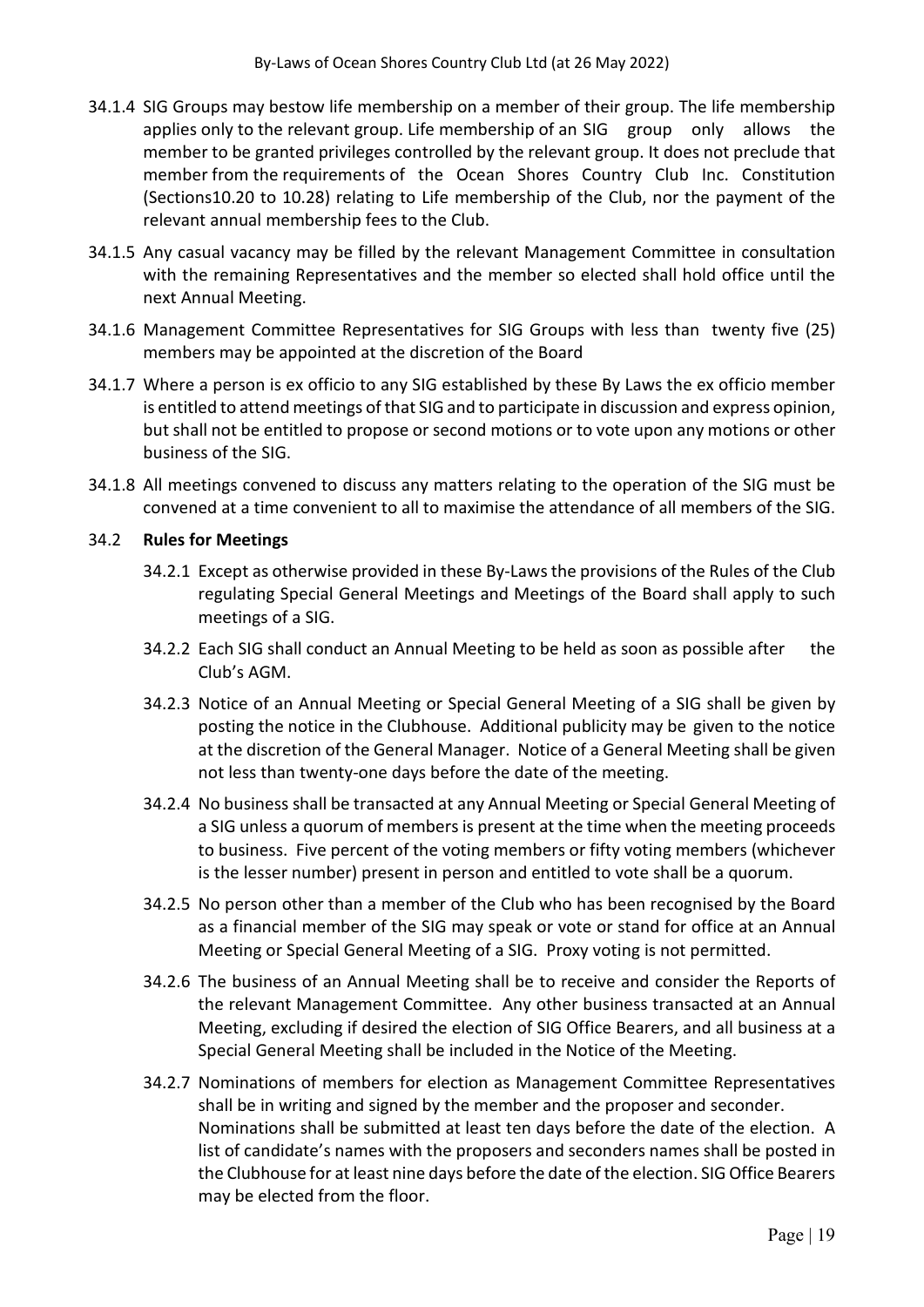34.2.8 Other than Management Committee Representatives, the General Meeting may with the permission of the relevant Management Committee elect members to specific positions as required. Nominations shall be called from the floor and any nominee/s elected in the usual manner.

## 34.3 **Special General Meeting**

A Special General Meeting of a SIG may be called on any date nominated by the Management Committee Representatives of the SIG. A Special General Meeting shall be called by the General Manager upon receipt by him or her of a requisition which need not be in one document, signed by not less than five percent of the Voting Members of the SIG or 100 Voting Members whichever is the lesser, stating the business to be considered, and be liable for the costs of notifying members.

## 34.4 **Funds**

SIG may use funds allocated to them by the Board and shall have power to use such funds as its Management Committee shall from time to time decide provided that such funds are devoted exclusively to the administration of the SIG, the support of the game, or activity for which the SIG is recognised, the purchase of equipment for use in connection with such game or activity to aid or support the Club.

- 34.5 The sources of funds allocated pursuant to the preceding By-Law shall be limited to:-
	- Playing or competition fees (subject to prior approval of the Board)
	- Grants from the Club
	- Donations or gifts
	- Sponsorship as allocated to each SIG by the Sponsorship Committee and Management Committee
	- A subscription paid by members additional to the annual subscription payable to the Club (subject to prior approval of the Board).
	- Special levies on group members (subject to the prior approval of the Board)
	- Profits on entertainments or social functions conducted by the SIG
	- Raffles, lotteries or similar activities if legally conducted and subject to the prior approval of the Asset Management Committee in consultation with the General Manager.
- 34.6 SIG financial transactions and statements will be prepared/processed by ClubManagement and audited as part of the Clubs Annual Audit.
- 34.7 SIG's shall keep such financial records as the Board from time to time requires.
- 34.8 An SIG shall deposit all funds received with the Club. Such funds remain the property of the Club.
- 34.9 A Monthly Financial Statement of all SIGs will be displayed on the Clubs noticeboard.
- 34.10 The Ocean Shores Country Club Ltd may pay up to 50% of costs for events approved by State Controlling Bodies only. The relevant SIG and/or club representatives will be responsible for providing the remaining funds. This can be done by fundraising activities and/or personal contributions. In extenuating circumstances the Board may provide or allow bridging funding to be reimbursed after the event.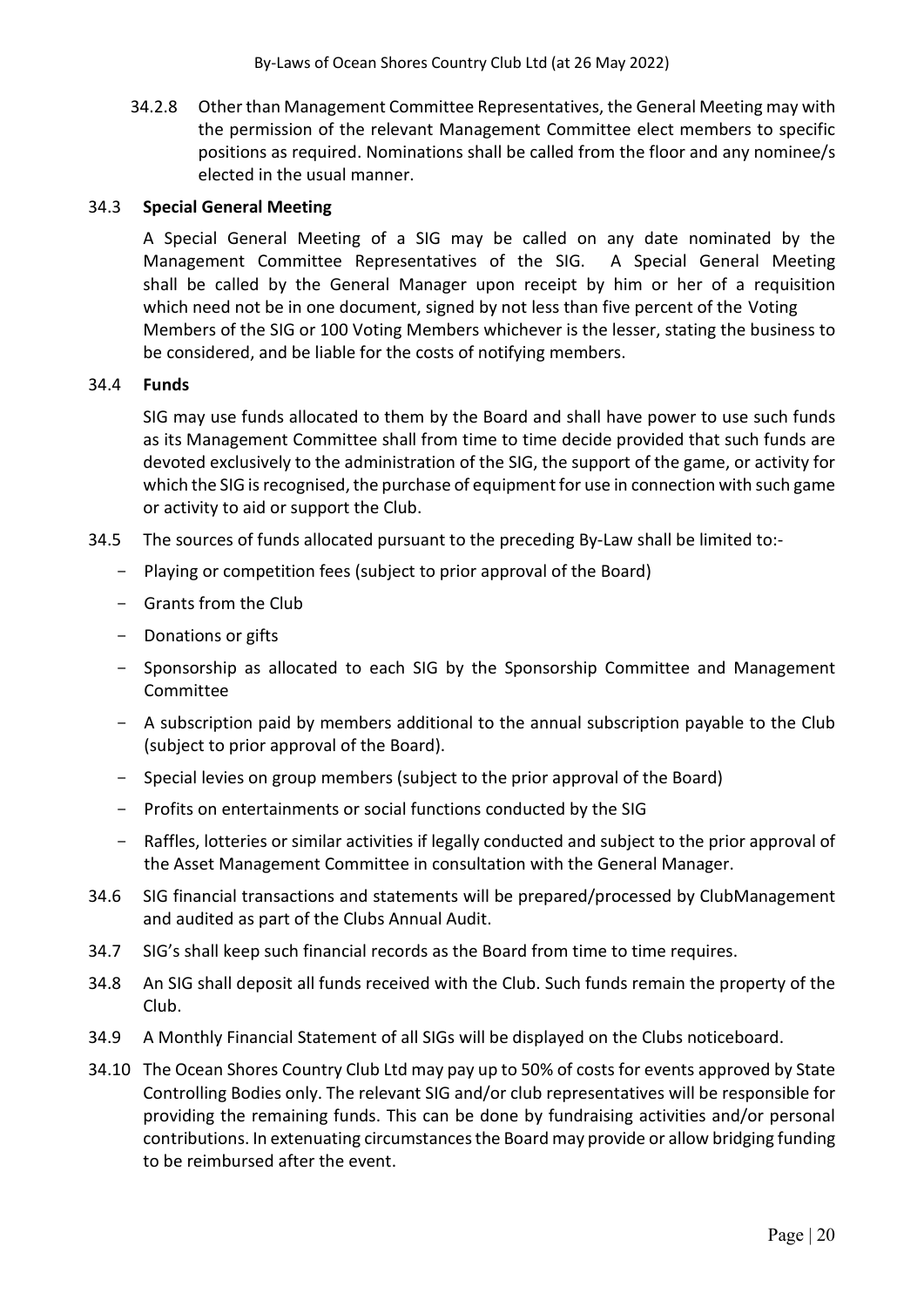## **35 Property**

35.1 All or any articles purchased by a SIG shall be the property of the Club.

## **36 Uniforms**

36.1 With Board approval SIGs may purchase shirts for members use when representing the Club. All other apparel is to be purchased by the member.

## **37 Male Golfers**

## 37.1 **Membership**

- 37.1.1 Male Golfing Members of the Club shall be members of the SIG known as 'Male Golfers'.
- 37.1.2 Male Country Golfing Members of the Club shall have the same full playing rights as Male Golfers (subject to By-Law 16.3) but shall not be entitled to vote nor stand for office at meetings of the Male Golfers.

## 37.2 **The Game**

- 37.2.1 The game of golf for all Male Golfing Members shall be administered by the Sports Manager in consultation with Golf Management Committee.
- 37.2.2 The Sports Manager from time to time may appoint or nominate any or all of the Management Committee representatives or any other member(s) to undertake specific tasks/duties or recruit volunteers to assist in the organisation and/or conducting of certain events or activities.

## 37.3 **Application of Rules**

- 37.3.1 The By-laws, Rules and Regulations of the Golf NSW and the Northern Rivers District Golf Association, the rules, customs and etiquette of the game of golf shall apply to all Male Golfers of the Club provided they are not inconsistent to the Constitution of the Club or to these By-Laws, in which case such Constitution and By-Laws shall prevail.
- 37.3.2 The Board hereby delegates to the Sports Manager or his/her Nominee(s) the authority to determine alleged breaches of these By-Laws by any male member (includes Cadets and Juniors) when engaged in playing the game of golf at the Club provided that the provisions and procedures of By-Laws 32 & 33 are followed. In addition, the Board also delegates the authority to request trespassers, bicycle riders, etc to vacate the property.
- 37.3.3 Any penalty imposed under this authority shall apply only to the playing of golf at the Club.
- 37.3.4 For the purpose of By-Law 38.3, the game of golf is defined as including friendly, social or competition and practice on the putting green or practice fairway.
- 37.3.5 The Sports Manager or his/her Nominee(s) may recommend to the Board that visitors considered to have deliberately breached any rules of golf, customs and etiquette, or the Club By-Laws be notified in writing that future patronage of the Club will not be permitted, setting out the reasons.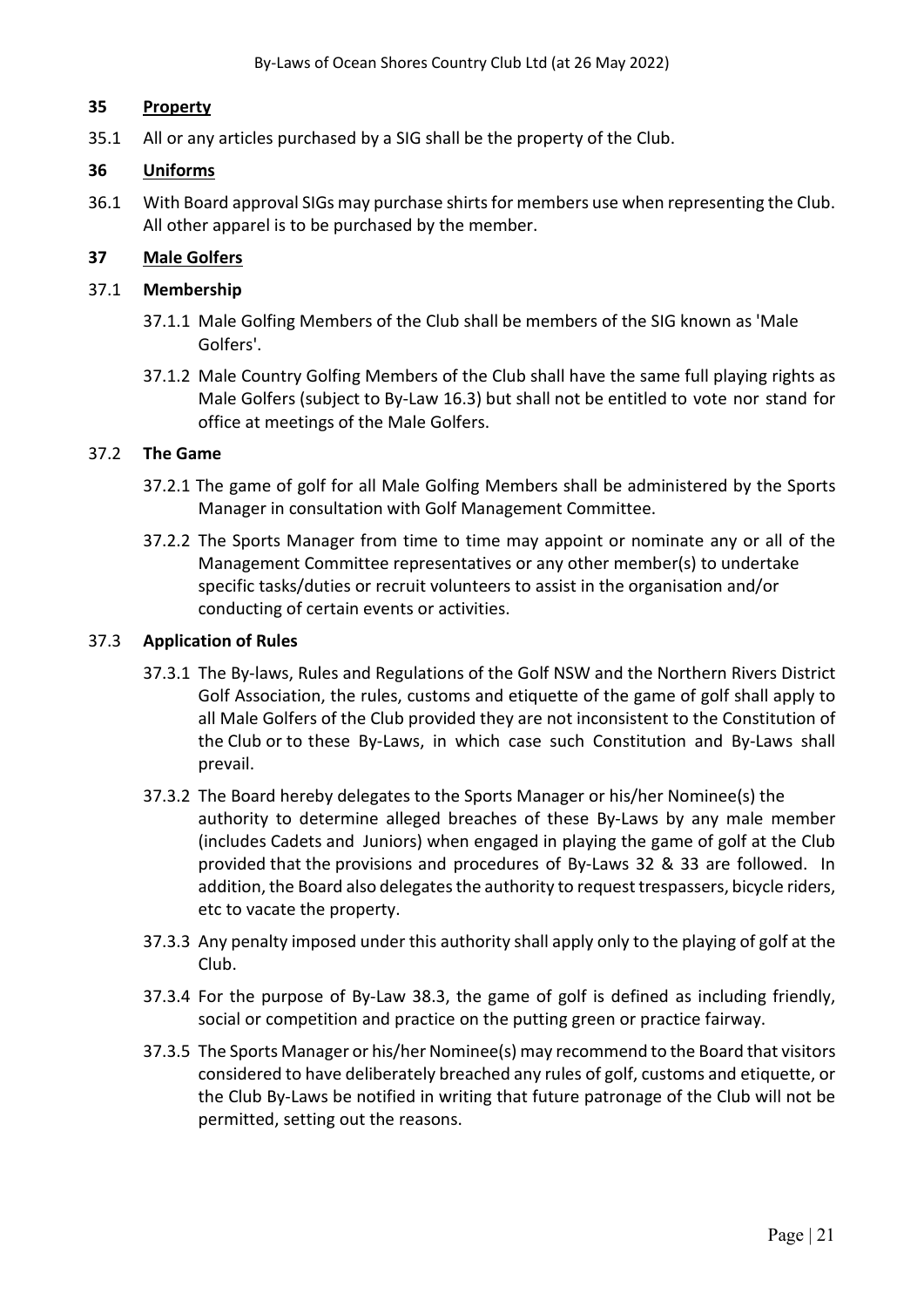## **38 Lady Golfers**

## 38.1 **Membership**

- 38.1.1 Female Golfing Members of the Club shall be members of the SIG known as 'The Lady Golfers'.
- 38.1.2 Lady Country Golfing Members of the Club shall have full playing rights as Lady Golfers (subject to By-Law 16.3) but shall not be entitled to vote nor stand for office at meetings of the Lady Golfers SIG.

## 38.2 **The Game**

- 38.2.1 The game of golf for all Lady Golfing Members shall be administered by the Sports Manager in consultation with the Golf Management Committee.
- 38.2.2 The Sports Manager from time to time may appoint or nominate any or all of the Management Committee representatives or any other member(s) to undertake specific tasks/duties or recruit volunteers to assist in the organisation and/or conducting of certain events or activities.

## 38.3 **Application of Rules**

- 38.3.1 The By-laws, Rules and Regulations of the Golf NSW and the Womens Golf Northern Rivers, the rules, customs and etiquette of the game of golf shall apply to all Female Golfing Members of the Club provided they are not inconsistent to the Constitution of the Club or to these By-Laws, in which case such Constitution and By-Laws shall prevail.
- 38.3.2 The Board hereby delegates to the Sports Manager or his/her Nominee(s) the authority to determine alleged breaches of these By-Laws by any female member (including Cadets and Juniors) when engaged in playing the game of golf at the Club provided that the provisions and procedures of By-Laws 32 & 33 are followed. In addition, the Board also delegates the authority to request trespassers, bicycle riders, etc to vacate the property.
- 38.3.3 Any penalty imposed under this authority shall apply only to the playing of golf at the Club.
- 38.3.4 For the purpose of By-Law 39.3.3, the game of golf is defined as including friendly, social or competition and practice on the putting green or practice fairway.
- 38.3.5 The Sports Manager or his/her Nominee(s) may recommend to the Board that visitors considered to have deliberately breached any rules of golf, customs and etiquette, or the Club By-Laws be notified in writing that future patronage of the Club will not be permitted, setting out the reasons.

## **39 Veteran Golfer Members**

39.1 Golfing Members of the Club who are aged fifty-five (55) years and over may join the SIG known as 'The Veteran Golfers'.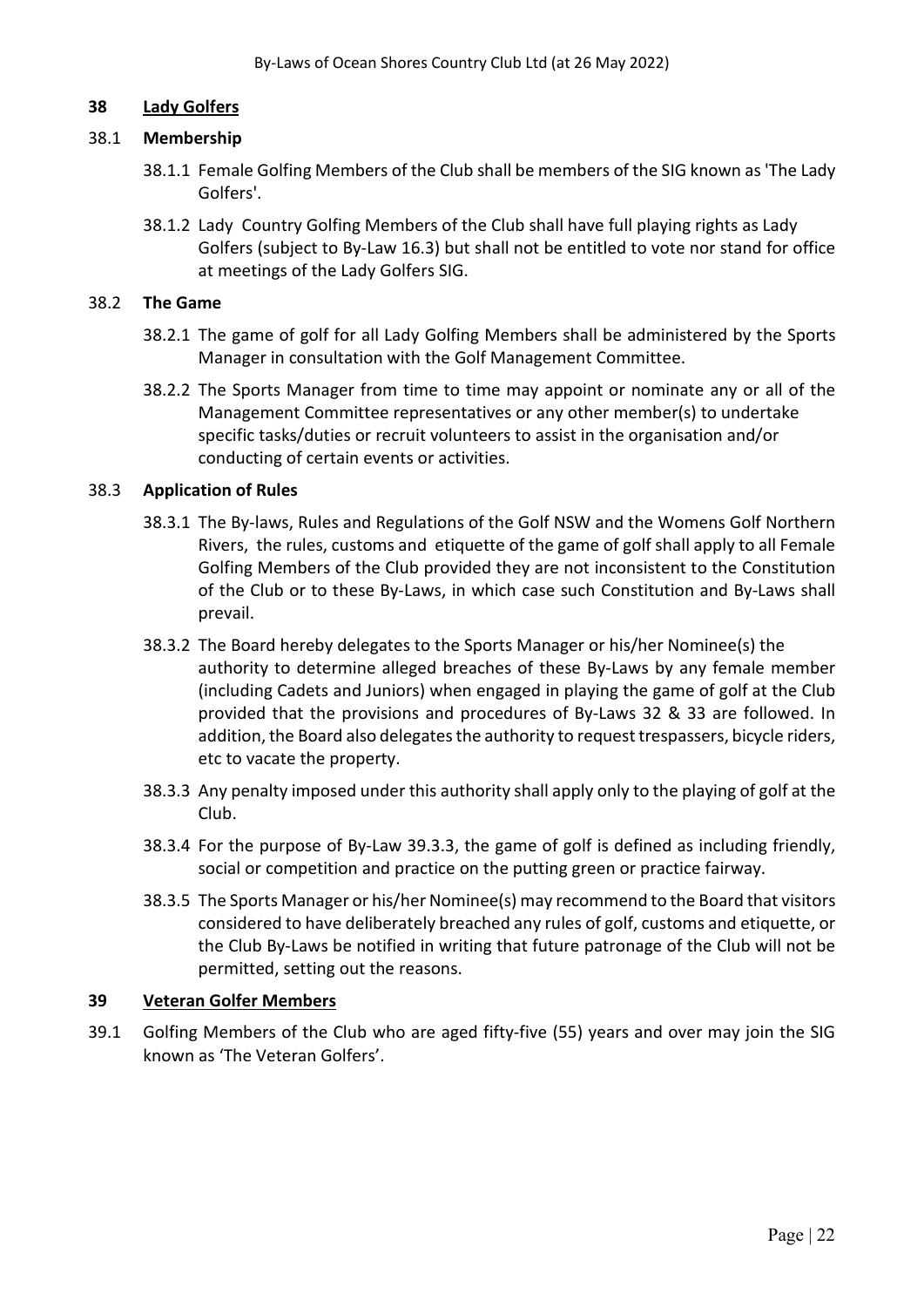#### **40 Male Bowlers**

### 40.1 **Membership**

Male Bowling Members of the Club shall be members of the SIG known as 'The Male Bowlers'.

#### 40.2 **The Game**

- 40.2.1 The game of bowls for all Male Bowling Members shall be administered by the Sports Manager in consulation with the Bowls Management Committee.
- 40.2.2 The Sports Manager from time to time may appoint or nominate any or all of the Management Committee representatives or any other member(s) to undertake specific tasks/duties or recruit volunteers to assist in the organisation and/or conducting of certain events or activities.

#### 40.3 **Application of Rules**

- 40.3.1 The By-laws, Rules and Regulations of the Royal New South Wales Bowling Association and the Tweed Byron District Bowling Association, the rules of the game of bowls shall apply to all male bowling members of the Club provided they are not inconsistent to the Constitution of the Club or to these By-Laws, in which case such Constitution and By-Laws shall prevail.
- 40.3.2 The Board hereby delegates to the Sports Manager or his/her Nominee(s) the authority to determine alleged breaches of these By-Laws by any male member (includes Cadets and Juniors) when engaged in playing the game of bowls at the Club provided that the provisions and procedures of By-Laws 32 & 33 are followed. In addition, the Board also delegates the authority to request trespassers, bicycle riders, etc to vacate the property.
- 40.3.3 Any penalty imposed under this authority shall apply only to the playing of bowls at the Club.
- 40.3.4 For the purpose of By-Law 40.5, the game of bowls is defined as including friendly, social or competition.
- 40.3.5 The Sports Manager or his/her Nominee(s) may recommend to the Board that visitors considered to have deliberately breached any rules of bowls, customs and etiquette, or the Club By-Laws be notified in writing that future patronage of the Club will not be permitted, setting out the reasons.

## **41 Women's Bowling Club**

#### 41.1 **Functions**

In order to facilitate their affiliation with the Women's Bowls NSW, Women Bowling Members of the Club shall be members of a SIG formed into a club for that purpose and titled 'The Ocean Shores Country Club Women's Bowling Club' (hereinafter referred to as 'The Women's Bowling Club').

#### 41.2 **Membership**

Only Women Bowling Members of the Club may become members of the Women's Bowling Club.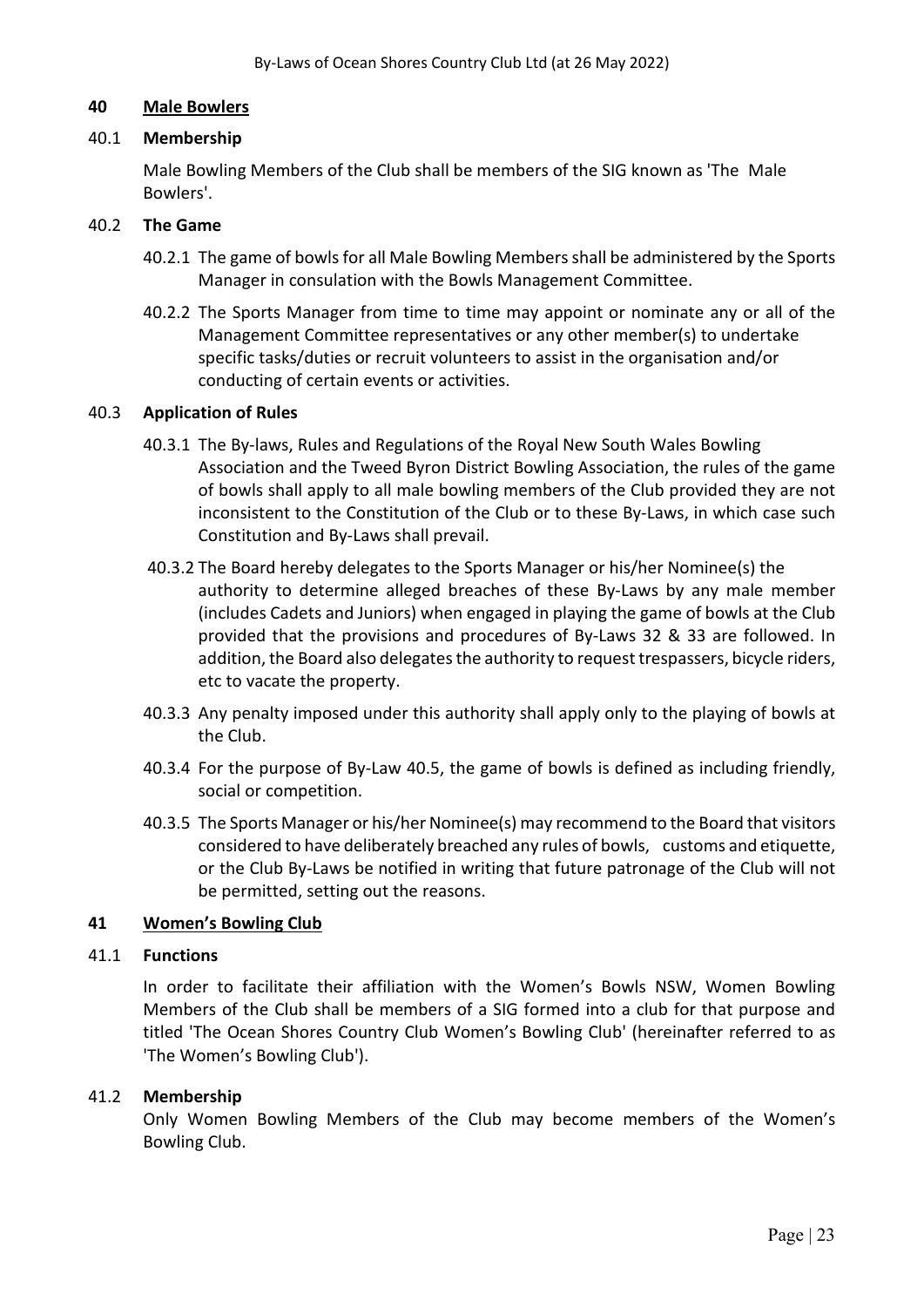## 41.3 **The Game**

The game of bowls for all Women Bowling Members shall be administered by the Sports Manager in consulation with the Bowls Management Committee.

41.3.1 The Sports Manager from time to time may appoint or nominate any or all of the Management Committee representatives or any other member(s) to undertake specific tasks/duties or recruit volunteers to assist in the organisation and/or conducting of certain events or activities.

## 41.4 **Application of Rules**

- 41.4.1 The By-Laws, Rules and Regulations of the Women's Bowls NSW and the Tweed Byron District Women's Bowling Association, and the rules of the game of bowls shall apply to all Female Bowling Members of the Club provided they are not inconsistent to the Constitution of the Club or to these By-Laws, in which case such Constitution and By-Laws shall prevail.
- 41.4.2 The Board hereby delegates to the Sports Manager or his/her Nominee(s) the authority to determine alleged breaches of these By-Laws by any female member (includes Cadets and Juniors) when engaged in playing the game of bowls at the Club provided that the provisions and procedures of By-Laws 32 & 33 are followed. In addition, the Board also delegates the authority to request trespassers, bicycle riders, etc to vacate the property.
- 41.4.3 Any penalty imposed under this authority shall apply only to the playing of bowls at the Club.
- 41.4.4 For the purpose of By-Law 45.5.3, the game of bowls is defined as including friendly, social or competition.
- 41.4.5 The Sports Manager or his/her Nominee(s) may recommend to the Board that visitors considered to have deliberately breached any rules of bowls, customs and etiquette, or the Club By-Laws be notified in writing that future patronage of the Club will not be permitted, setting out the reasons.

## **42 Social Bowls**

## 42.1 **Functions**

In order to facilitate specific objectives of the Board, "Social Bowls" is authorised and placed, from time to time, under the authority of the Sports Manager or his/her Nominee(s). Social Bowls activities shall not involve acquisition of property, incurrence of debt or payment of membership fee.

## 42.2 **Application of Rules**

While taking part in Social Bowls activities, members of the Club shall not be subject to the rules, regulations, By-Laws or directives of any organisation outside the Club irrespective of their membership of such bodies.

## **43 Gratuities**

No member shall give any money, fee or gratuity or other gifts or any tip to an employee of the Club in any circumstances whatsoever except in the course of a general collection approved by the Board.